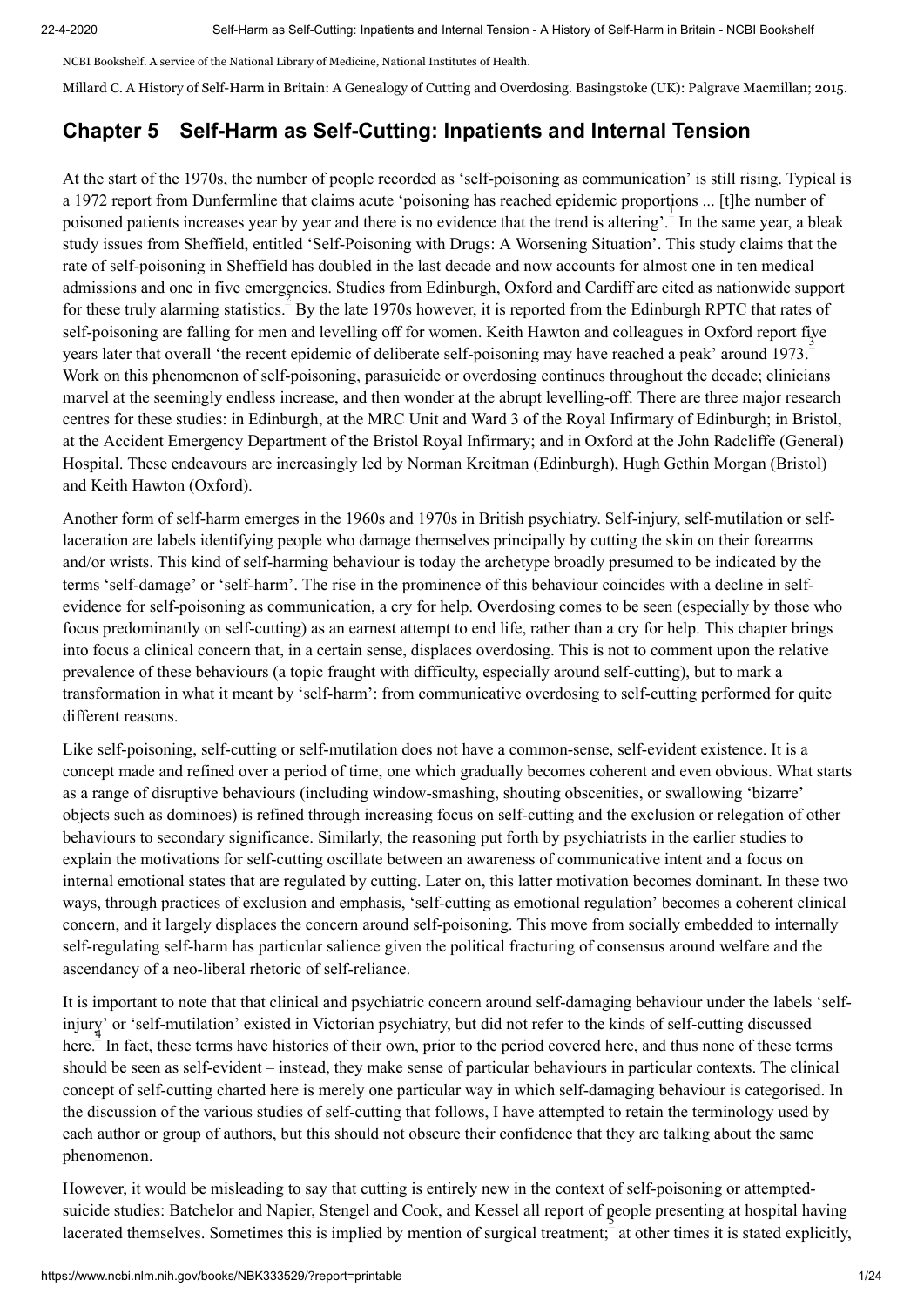as by Kessel in 1962, who notes that whilst gassing, throat- and wrist-cutting used to be common, but 'nowadays these come a poor second to drug taking'. Nevertheless, in Edinburgh's Ward 3 'patients with surgical emergencies resulting from attempted suicide – the cut throat and slashed wrists – are also managed in the ward'.<sup>6</sup>

Some general hospital-based studies during the 1970s use the term 'deliberate self-harm' to describe all methods of self-damage. Hugh Gethin Morgan claims in 1975 that this term is innovative, and he uses it because of his dissatisfaction with the other terms. Attempted suicide is said to imply that the intention is to commit suicide and, similarly, the term parasuicide 'might also be criticised for implying a resemblance to suicide'. It is further claimed:

The use of 'deliberate self-injury' as a general term to cover the whole problem is itself ambiguous because it is often taken to refer only to physical injury, to the exclusion of drug overdosage or use of non ingestants.

Morgan and colleagues thus use deliberate self-harm to cover overdose, non-ingestants and physical injury, including cutting. Even in the mid-1970s, Morgan and his collaborators are clearly concerned to include what they call 'laceration' in their analysis, as it is the second-most encountered method in their study (although admittedly it trails far behind drug overdoses, 91.8% at 4.8%. Despite these terminological discussions and the separation implied by using two terms – overdose and self-injury – in the mid-1970s general hospital-based studies lacerations are not seen as differently motivated behaviour. By the late 1970s this has become an issue in psychological, motivational terms.

In 1977 Norman Kreitman seems almost exasperated that self-injury cases are brought to a Regional Poisoning Treatment Centre: 'Despite its label, the centre also receives cases of self-injury presenting at the Royal Infirmary'. He reveals that one in 20 admissions to a poisoning treatment centre have injured themselves in ways other than poisoning. However, as in Morgan's analysis, these cases are seen as merely methodological quirks. To be clear: these self-lacerators are a methodological minority, a small number of people whose supposed self-damaging communication happens to take a different form. There is no sense from these general hospital-based epidemiologists and clinicians that self-lacerators might be motivated differently to the self-poisoners.

The idea that this is a psychologically distinctive form of self-damaging behaviour emerges most prominently in North America. As Barbara Brickman and the present author have shown, a relatively coherent corpus of psychiatric journal articles emerges throughout the 1960s, with a particularly influential cluster published between 1967 and  $1971.$ <sup>9</sup> These articles promote the view that behaviours called self-cutting, wrist-cutting, wrist-slashing, delicate cutting or self-mutilation exhibit 'much of the stability of a syndrome'.<sup>These</sup> articles focus attention upon the behaviour of cutting the forearms or wrists and argue that it is predominantly found in young, physically attractive, intelligent female psychiatric inpatients. The cutting is said to be motivated by feelings of intolerable psychological 11tension, feelings that abate after cutting has been performed – often in a carefully considered and ritualistic manner. These articles are at the root of the current clinical picture for what is today called 'Deliberate Self Harm' (DSH). Not only are the vast majority of these articles researched and written in North America, they are also predominantly from psychoanalytically influenced institutions, and all involve the study of psychiatric inpatients. This literature will not be re-examined here, as this would be largely repeating previous scholarship. However, the influence that this body of work has in Britain will be charted.

British literature on self-cutting in the 1960s and 70s is much scarcer, but that which exists is also overwhelmingly focused upon psychiatric inpatients. This is a key contrast to the self-poisoning studies which, as we have seen, focus upon people presenting at general hospitals' accident and emergency departments (These are also called 'community studies', as the people are not inpatients, but are living 'in the community'). 1960s–70s literature also contrasts with the current literature on self-cutting, which overwhelmingly focuses upon people who are not inpatients. Indeed, the concern with self-cutting in recent years casts it as an epidemic in the community, with the result that its emergence as a concern within psychiatric hospitals is rather obscured. This British literature forms the basis of this final chapter. In sum, this chapter seeks to investigate the emergence of a concept of self-cutting in Britain and how this meshes with the socially embedded attempted-suicide studies of self-poisoning that are overwhelmingly dominant in the British literature on self-harm until the late 1970s.

First, there is a brief restatement of the ways in which self-cutting and self-poisoning are differentiated in current clinical and counselling literature. Then we see how self-cutting emerges in Britain, with explicit influence from the American work. One aspect of the rise of self-cutting that has gone largely unremarked is that the behaviour first surfaces in the context of epidemic pathological behaviour – the spread of a behaviour pattern (self-cutting) in an institution, with focus upon how to control, manage, and eventually stop the spread of people performing the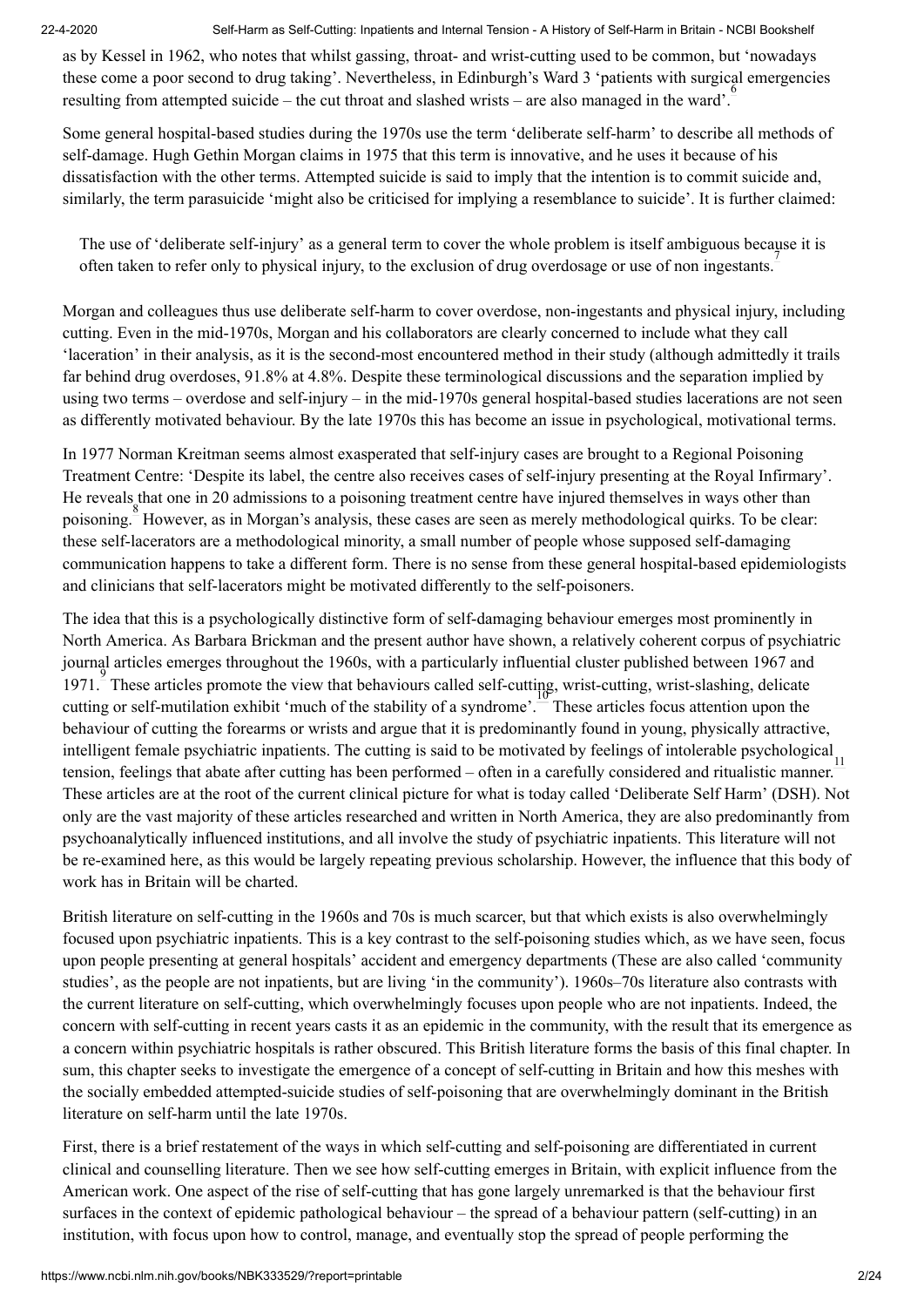behaviour. As the 1960s progresses in Britain, this social-management approach gives way to a much more internally focused perspective, with emphasis on subjective feelings of tension and the falling away of imitative and communicative frames of reference. Today's model of self-cutting emerges as part of a move away from concerns about learning, contagion and imitation, and as part of an increased focus upon personality types, frustration thresholds and psychic tension. Once this inpatient phenomenon stabilises in the mid-1970s, it then informs the study of people who present at  $A\&E$  departments, having cut themselves – a group briefly acknowledged but largely ignored in the context of self-poisoning studies. As noted, self-cutters at A&E are not initially perceived as psychologically distinct from the overwhelming majority of self-poisoners. This perception begins to change in the late 1970s. Finally, the reasons for the difference in inpatient and A&E objects of self-harm are briefly explored. Selfcutting behaviour seems to become the object of intensive psychiatric scrutiny relatively rarely outside of inpatient institutions (although it does register at A&E). Most individuals in these inpatient studies are admitted for other reasons, such as eating disorders or hysterical paresis. Initially, cutting only becomes scrutinised when inside the highsurveillance environment of a psychiatric inpatient ward.

## **Self-injury as self-cutting: the exclusion of overdoses in the present**

The new DSM-5 category of non-suicidal self-injury (NSSI) excludes self-poisoning, which is described as 'intentional self-inflicted damage to the surface of his or her body'. With the specification of surface, self-poisoning is ruled out.<sup>2</sup> However, general hospitals still include both cutting and poisoning under 'self-harm' in their statistics. As seen in the Introduction, there is in the literature a strong differentiation of motives between cutting and overdosing – a differentiation that deals exclusively with self-cutting. These studies tend to be smaller scale, qualitative, and interview-based.

This differentiation between self-cutting and self-poisoning is varied and complex. It is largely achieved through four interlinked strategies, which can be labelled as: general assertion, motivational ambiguity, visibility and clinical management. General assertions are often rather sweeping statements, such as Tantam's and Huband's claim in 2009 regarding the 'very different cultural and psychological roots of self-injury and self-poisoning'. For them, self-injury 13 means solely 'cutting, burning or otherwise damaging the skin and its underlying tissue'.

In 2006, clinician Leonard Fagin begins with a general assertion, but then develops this into a comment on the motivations behind the behaviour:

I see self-injury as different from self-poisoning, where substances (usually drugs) are ingested, usually in order to die, cry for help or obtain temporary respite from unhappiness or unbearable distress, and I believe that people who poison themselves have different characteristics from those who injure themselves.

Note that the behaviours have been separated along with the motivations. Self-poisoners are still seen as crying for help, and the 'unbearable distress' is a rather precise echo of Kessel, but there is also a link with an earnest wish to kill oneself. With these conflicting possible motivations, self-poisoning is rendered ambiguous and unstable.

As far back as 1988, Barent Walsh's and Paul Rosen's book, *Self-Mutilation*, contains the following passage based on a criterion of visibility, and then develops into an argument about ambiguity of motivation. This passage is quoted by Armando Favazza in 2011 as 'the best explanation' for maintaining the difference between self-cutting and selfpoisoning:

In the case of ingesting pills or poison, the harm caused is uncertain, ambiguous, unpredictable, and basically invisible. In the case of self-laceration the degree of self-harm is clear, unambiguous, predictable as to course and highly visible. In addition, self-laceration often results in sustained or permanent visible disfigurements to the body, which is not the case with overdose. In various ways, therefore, these two forms of self-harm are quite different; the danger in combining them in a single category is that these important differences (and their clinical implications) are overlooked.

In 2007 Jan Sutton differentiates between the behaviours along precisely these lines, arguing that self-poisoning is invisible and self-cutting visible, and therefore motivations for self-poisoning are ambiguous whereas for self-cutting, the intent is clear. She claims that 'self-injury is now well recognised as a coping mechanism and survival strategy, whereas the intent behind self-poisoning is less clear ... It could be a botched suicide attempt, it could be an accident, it could be a cry for help, or it could be a means of temporarily escaping from emotional turmoil'.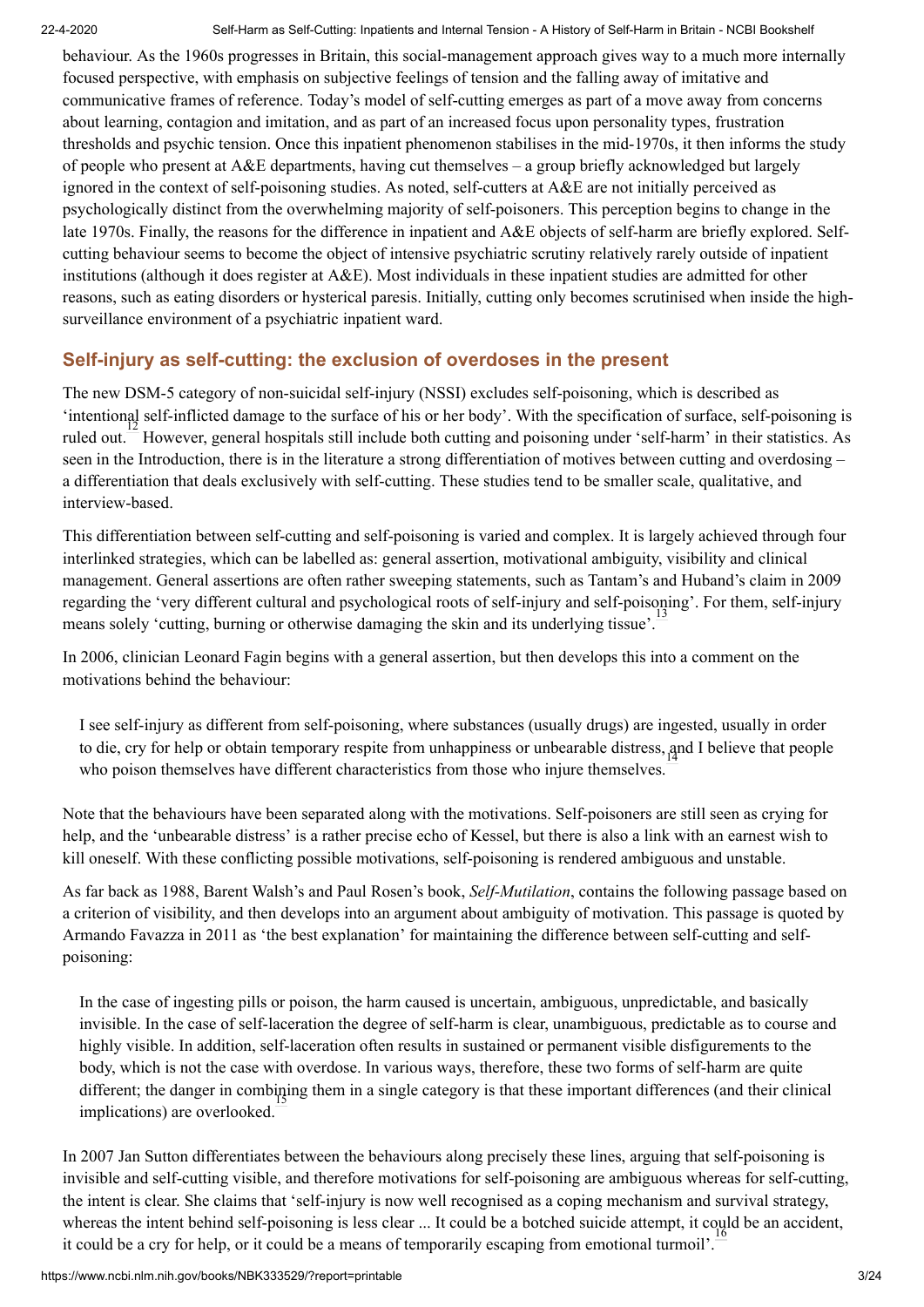As well as visible versus invisible harm, and ambiguous versus clear motivation, the behaviours are further separated by clinical management strategies. In 2008 Pengelly et al. contribute to a debate about 'harm minimisation', building upon National Institute for Clinical Excellence (NICE) guidelines from 2004. Their guidelines include: 'If you feel you must cut, only use clean, sharp instruments to reduce the risk of infection and complications. Keep tetanus protection up-to-date ... Avoid alcohol and drug use as you may inflict worse wounds than intended ... Gradually reduce the severity of your injuries. Leave more time between injuries'. This practical minimisation attitude disappears when it comes to poisoning, as they state: 'Do not take tablets. There are no safe overdoses – even "small" overdoses can kill'.<sup>17</sup> Whilst self-cutting can be managed and minimised, self-poisoning must be prohibited. This feeds off and feeds into the stronger association with death that self-poisoning acquires between the late 1970s and the present. It is important to stress that I am not contesting any of this advice, merely pointing out that in terms of visibility, motivation and management, self-poisoning and self-cutting are strongly differentiated. All this effort confounds Favazza's assertion in 2011 that 'the British literature still does not make this distinction' between self-18 injury and overdosing.

However, Favazza is partially correct – there is a British literature that persists in combining self-poisoning and selfcutting – primarily general hospital–based psychiatric epidemiology. These professionals largely conduct studies from accident and emergency departments as well as attempt to record the prevalence of self-harm that does not present to hospital but is established by retrospective questionnaire. A 2010 report by the Royal College of Psychiatrists states that '[f]or the purpose of this report we define self-harm as an intentional act of self-poisoning or self-injury irrespective of the type of motivation or degree of suicidal intent. Thus it includes suicide attempts as well as acts where little or no suicidal intent is involved (e.g., where people harm themselves to reduce internal tension, distract themselves from intolerable situations, as a form of interpersonal communication of distress or other difficult feelings, or to punish themselves). To take another recent example, Hawton, Saunders and O'Connor define their object of study in a 2012 *Lancet* paper thus: 'Self-harm refers to intentional self-poisoning or self-injury, irrespective of type of motive or the extent of suicidal intent'. Self-poisoning and self-cutting are thereby combined. But it is not as simple as that, as they differentiate the behaviours in terms of incidence, claiming 'Self-cutting is the most common method of self-harm in adolescents in the community' whereas for 'adolescents presenting to hospital after self-harm ... selfpoisoning is by far the most common [method]'. They also differentiate by motive: '[I]ndividuals who self-harm by cutting differ somewhat from those who take overdoses, with suicidal intention more often indicated for selfpoisoning, and self-punishment and tension relief for self-cutting'. This is the same motivational differentiation shown above: suicidal intention against tension relief, which maps reliably onto self-poisoning against self-cutting.

However, this nuance in the epidemiological studies is not often reported by the literature focusing upon self-cutting alone, even though – despite some differences – they present extremely similar clinical pictures. Thus, Sutton is widely understood when complaining that hospital statistics under the term 'self-inflicted injuries' contain 90% overdoses: 'What sort of image does that [term] conjure up? Overdosing? I doubt it. Cutting? Highly probable ... mention the word "self-harm", and it immediately conjures up images of people cutting themselves'. Recent books on self-harm have titles like *The Tender Cut* (2011) and *Blades Blood and Bandages* (2012), and recent novels about 22 self-injury are entitled *Cut* (2009) and *Scars* (2011), leaving little doubt about the methods of self-harm employed. Whilst Sutton is right that there is a mismatch between the stereotypes that the term 'self-injury' conjures up (selfcutting), and the majority of people figuring in hospital statistics – 90% self-poisoning – this has not always been the case, as this book has shown in detail.

The scope of this chapter is not broad enough to focus upon all aspects of self-cutting, and instead focuses upon just one: the way in which self-cutting becomes conceptualised as a behaviour motivated by internal emotional states, rather than as a communication. This approach is in order to show how self-cutting becomes different from selfpoisoning, which as we have seen, is intimately connected to communication and the social setting. As Shelly James points out in a recent dissertation, the reasons most often put forward for deliberate self-harm centre upon the relief of distress, a way of regulating or combatting emotional numbness. She also notes that social aspects remain underexplored.<sup>23</sup> James's dissertation may well be part of a swing back towards more socially embedded explanations but, if so, such a shift has yet to gather much pace or influence. The focus of this chapter, drawing upon the contrasts with self-poisoning, means that some important parts of the self-cutting stereotype are not addressed. The part of this focussing-down that has caused me the most disquiet is the lack of attention to some of the gendered aspects of selfcutting. The idea that it is an extension of grooming behaviour (said to be more prominent in the female psyche) or a practice rooted in vicarious menstruation, cannot be fully explored here. The analytical heart of this book is the epidemic of self-poisoning, not the practice of self-cutting, and difficult choices have to be made. This makes the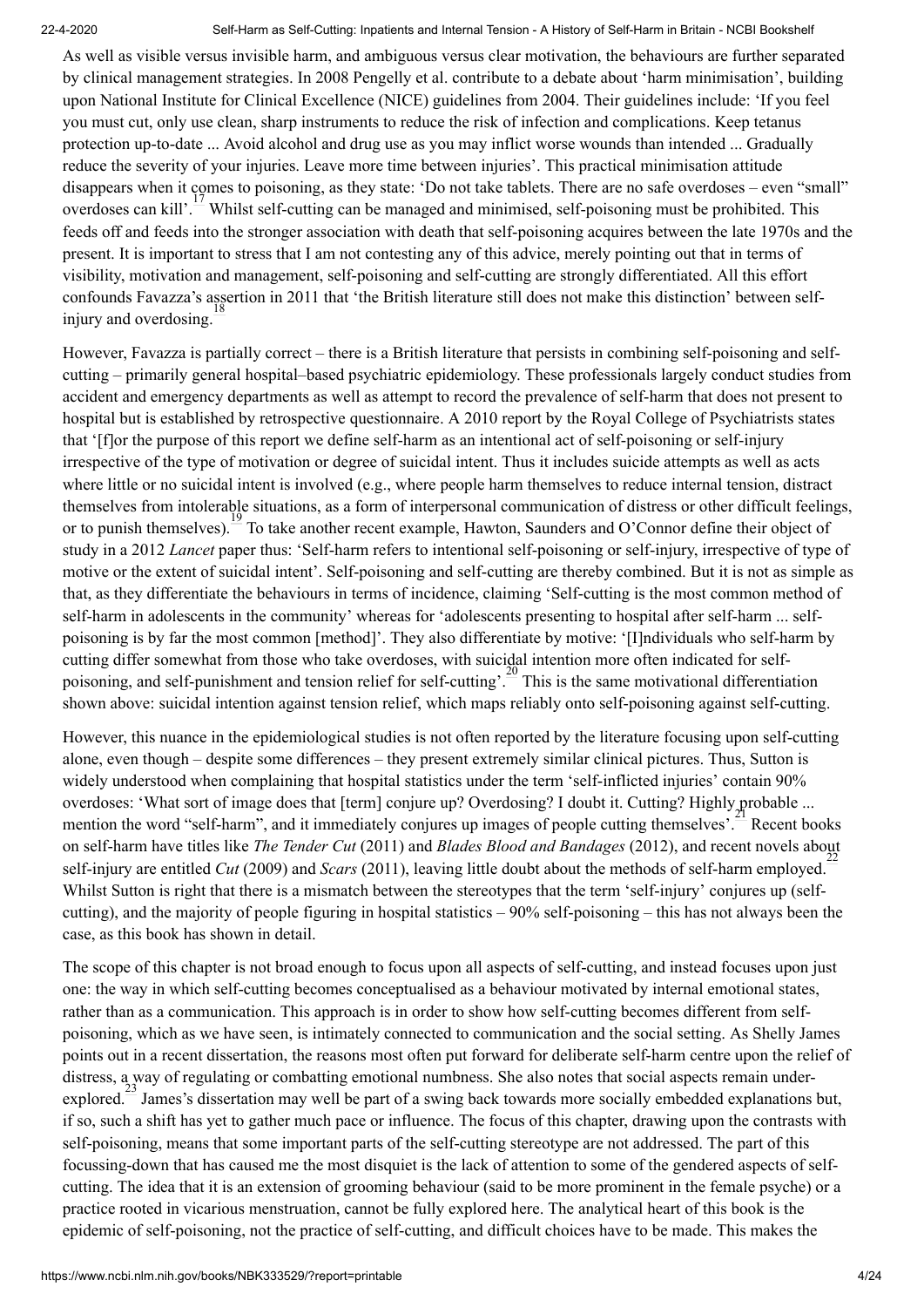following a rather partial and fragmented account of self-cutting, but hopefully a full and coherent account of the ways in which self-cutting and self-poisoning interact. As we saw in the introduction's analysis of successive editions of Myre Sim's textbook, some awareness of self-cutting, wrist-cutting or wrist-scratching, linked to affect regulation, emerges between the end of the 1960s and the mid-1970s, with a significant nod to North American clinicians. Cutting becomes archetypal in the 1980s, and as will be discussed in the conclusion, resonates with neurochemical explanations of human behaviour.

## **British clinicians and self-injury: inpatients and American influence**

How does self-cutting or self-injury emerge in Britain? In what ways and through which channels does awareness crystallise and stabilise? Sarah Chaney has written of the various self-mutilating practices in Victorian literature and psychiatry, but at issue here is the specific phenomenon of self-cutting that emerges in the 1960s – something that Chaney acknowledges as rather different: 'self-cutting, often regarded a prevalent method of self-harm in the mid- to 24 late-twentieth century, is not emphasised in nineteenth-century writings'.

In British psychiatry, the story of self-cutting begins in Chicago. The principal study consistently referenced throughout the early British and American work on self-cutting is by Daniel Offer and Peter Barglow, psychiatrists at the Institute for Psychiatric Research and Training, which is commonly referred to by the acronym PPI. PPI is part of the private, Michael Reese (General) Hospital in Chicago, and in 1964 it is a 'psychiatric establishment [which] has a national reputation, especially for its research and teaching functions'. Offer's and Barglow's study concerns an 'outbreak' of self-mutilation amongst adolescent and young adult inpatients over the nine months between November 1958 and August 1959, comprising 'approximately 90 incidents of self-mutilation'. Although they relate that  $\cdot$ [i]solated incidents of self-mutilation had occurred periodically during the eight-year history of the institution',  $\frac{26}{\pi}$  the scale of this outbreak is unprecedented. PPI has a largely psychoanalytic or 'dynamic' approach, but Offer's and Barglow's conceptual approach

follows the social-field multilevel approach illustrated by the hospital studies of Stanton and Schwartz. A field method was used because it became apparent early that self-mutilation was a complex product of many interacting and interdependent factors. Its ramifications extended throughout most of the hospital structure, and etiological factors could not be meaningfully evaluated in isolation.

The approach of Alfred Stanton and Morris Schwartz (a psychiatrist and a sociologist, respectively), involves analysing the mental hospital in terms of relationships amongst staff members and between staff and patients, and of pathological symptoms (as far as possible) as social responses to conditions.  $\frac{1}{\sqrt{2}}$  Intriguingly, a much bigger sociological study is being carried out at PPI at this time, led by Anselm Strauss, a pioneering medical sociologist who studies symbolic interactionism with Herbert Blumer and later associates with Howard S. Becker and Erving Goffman at the University of Chicago. In the book that emerges from this project, *Psychiatric Ideologies and Institutions* (1964), there is considerable analysis of what they call the 'Adolescent Scarification Crisis'. Again, this is tackled much less in terms of individual psychopathology and is far more about how institutions deal with crises. It contains large amounts of verbatim content from a conference hastily set up to deal with the fissures between staff members who become openly hostile to each other, arguing about the best way to deal with the 'scarification'. The sociological bent of Offer's and Barglow's psychiatric journal article coupled with the limited focus on individual symptomatology and pathology is striking testament to the influence of these sociologists.

Offer and Barglow still use the language of suicide to a significant extent, claiming that 'the self-mutilation incidents were "suicidal gestures" rather than "suicidal attempts"', where the latter signifies a genuine attempt to kill oneself. They argue that in all bar one incident,

'secondary gain' was involved, and some conscious effort to gain gratification from the environment was seen. Increased prestige in peer group, desire for more attention from staff, competition with group members, expression of anger toward family or hospital personnel, were frequently encountered motives.

Only after this lengthy, socially focused list do they add their hypotheses about how 'aggression and anger were then turned against the self'. What is important here is that a particular psychiatric symptom (called scarification and  $\frac{29}{2}$ self-mutilation) emerges from a psychiatric inpatient facility in the course of sociological analysis. Nevertheless, psychoanalysis can resonate with the social setting and interpersonal relationships, through concepts such as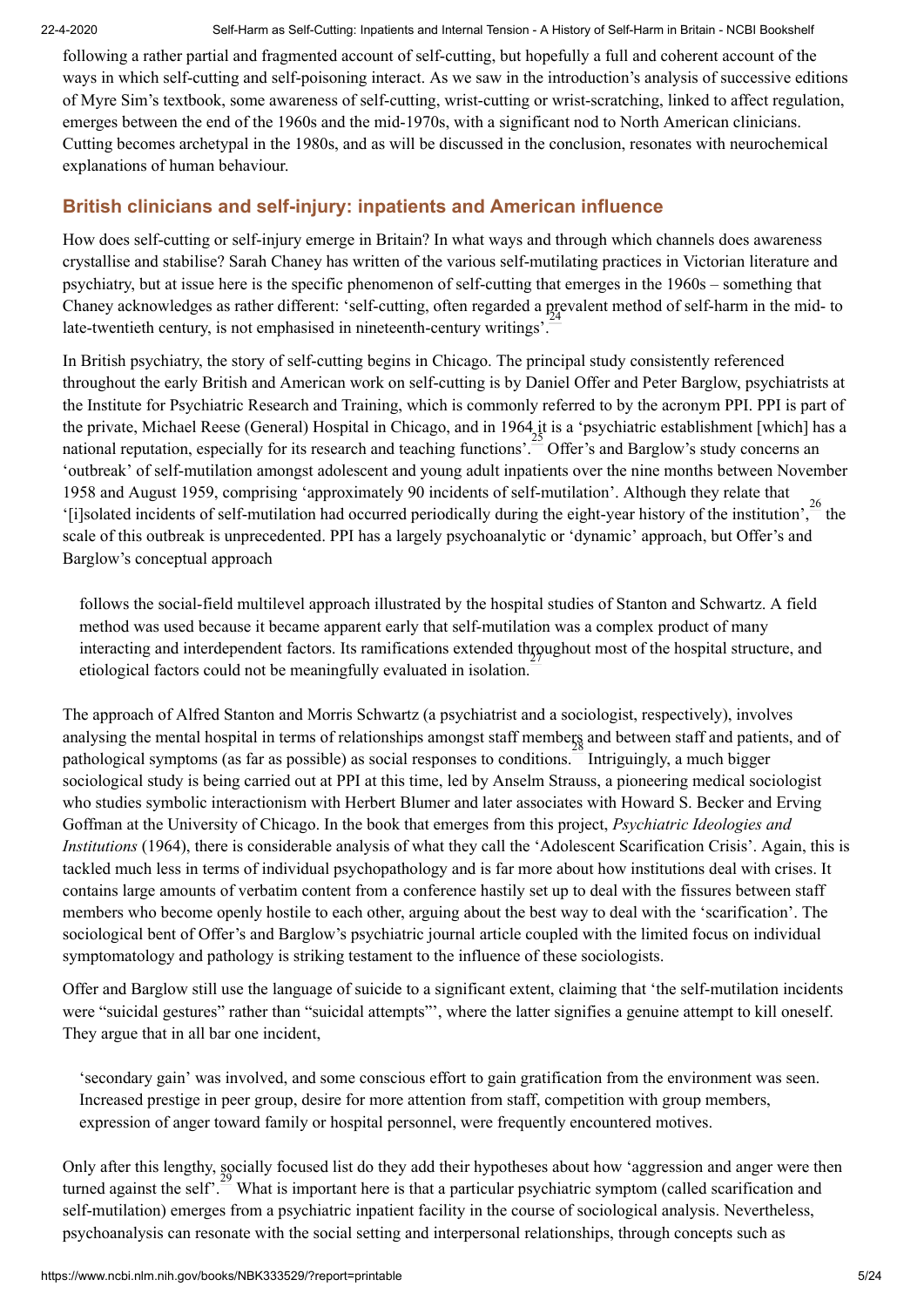transference (the transfer of feelings from one social relationship to another, e.g., feelings for a parent transferred to a therapist), or cathexis (the investment of emotion into a person or object). The scarification is viewed in terms of how it affects staff and staff relationships, its status as contagious, and the roles of competition, bragging and attentionseeking that might fuel it. It is an overwhelmingly socially embedded symptom, with internal psychopathology subordinate to its social meaning and social effects. Thus it has more in common with British communicative selfpoisoning than with Asch's 'Wrist scratching as a symptom of anhedonia' (1971), or with contemporary literature on self-cutting as tension-regulation.

There is much British literature that focuses on the relationship between inpatient institutions and psychopathology – for example, Russell Barton's *Institutional Neurosis* (1959), and John Wing's and George Brown's *Institutionalism and Schizophrenia* (1970). Illustratively, the opening chapter of the latter is entitled 'Disease and the Social Environment'. This period also sees the dawn of so-called anti-psychiatry, in which the sociological anthropology of <sub>30</sub> Erving Goffman is so influential. Indeed, as one historian expresses it, this is a time when 'the diagnosis was social'. As we have seen in previous chapters (especially [Chapter](https://www.ncbi.nlm.nih.gov/books/n/wt605801/wt605801_ch2/) 2), this socially focused outlook has roots in the Second World War. Tom Main, heavily involved in the second Northfield Experiment, addresses the British Psychological Society in 1957 in what becomes one of his best-known publications. Simply entitled 'The Ailment', Main draws attention to the ways in which certain psychiatric inpatients absorb disproportionate energy and attention from staff, creating problems, cliques and divisions within and between clinical staff. Despite this established seam of sociological influence, the inpatient literature on self-cutting moves away from social explanations and – slowly and unevenly – emphasises internal psychopathology.

## **From imitation and epidemics to internal psychopathology and internal tension**

In 1963, polymath and psychiatrist Colin McEvedy writes a dissertation on self-inflicted injuries for his diploma in psychological medicine (DPM) at the Institute of Psychiatry in South London. He joins the Maudsley in 1960 upon leaving his national service with the air force, and impresses the institute's director, Aubrey Lewis. McEvedy is best known for a controversial reinterpretation of 'Royal Free Disease', a 1955 epidemic among nurses at the Royal Free Hospital characterised by fatigue and ambiguous neurological signs. He and his co-author Bill Beard argue that this is a form of conversion hysteria, a conclusion that angers many.<sup>2</sup> McEvedy also publishes on hysterical epidemics in secondary schools: one of 'overbreathing' amongst schoolgirls in Blackburn, and one of vomiting, abdominal pain and 'faintness' in Portsmouth.<sup>33</sup> He is also well-known for his historical atlases. His analysis of self-inflicted injuries centres upon an outbreak of self-cutting in Bethlem and St Francis Hospitals, and a group of 13 patients in particular. I have been unable to obtain permission from McEvedy's next of kin to quote from this unpublished work, so I shall paraphrase throughout.

The only paper he finds that deals specifically with self-mutilation is Offer's and Barglow's (1960).  $\frac{34}{15}$  His work is partially concerned with the ways in which the behaviour might be learned or transmitted, but he also speculates upon the internal psychological reasons for behaviour that he considers to be bizarre and outside of recognised syndromes and symptom patterns. Crucially, of his opening case, Kay R., he relates that when discussing her behaviour with others he is questioned about the nature of her suicidal intent – using a continuum from a hysterical gesture designed to procure sympathy, to a 'genuine' attempt at self-killing. What strikes McEvedy is that he does not feel able to place Kay R. on this continuum. She does not seem to fit.

Thus, McEvedy sees existing explanations as inadequate – this is neither an attempt at killing oneself, nor an attempt to elicit sympathy, nor a reaction to stress. The spectrum of possible action utilised by Stengel and Cook in the 1950s – between a social-stress reaction and a determined attempt to kill oneself – cannot accurately capture the actions of Kay R., the archetypal self-cutter in McEvedy's estimation.<sup>8</sup> He attends to the symbolism of these acts in a precise and sophisticated manner, arguing that even though popular opinion might hold that slashed wrists are lethal – and thus somebody might genuinely attempt to die by performing that action – he reasons that Kay R. must have realised quite swiftly that her wrist-cutting was more or less nonlethal, given that she kept surviving. McEvedy's work shows how a certain form of self-cutting comes to light in Britain through its *separation* from socially embedded understandings of psychopathology – and this despite his more famous work on hysterical epidemics.

There are a number of intellectual assumptions that make this Bethlem and St Francis group a coherent set of 13 patients. The purported similarities between the cases exist alongside an awareness of the varied nature of their pathological behaviours. They are selected because they repeatedly self-lacerate, but also share many other characteristics. They are all young and female, and their psychological problems are seen to take many antisocial forms, including screaming, rudeness and obscenity, smashing windows and crockery, or swallowing unusual objects 38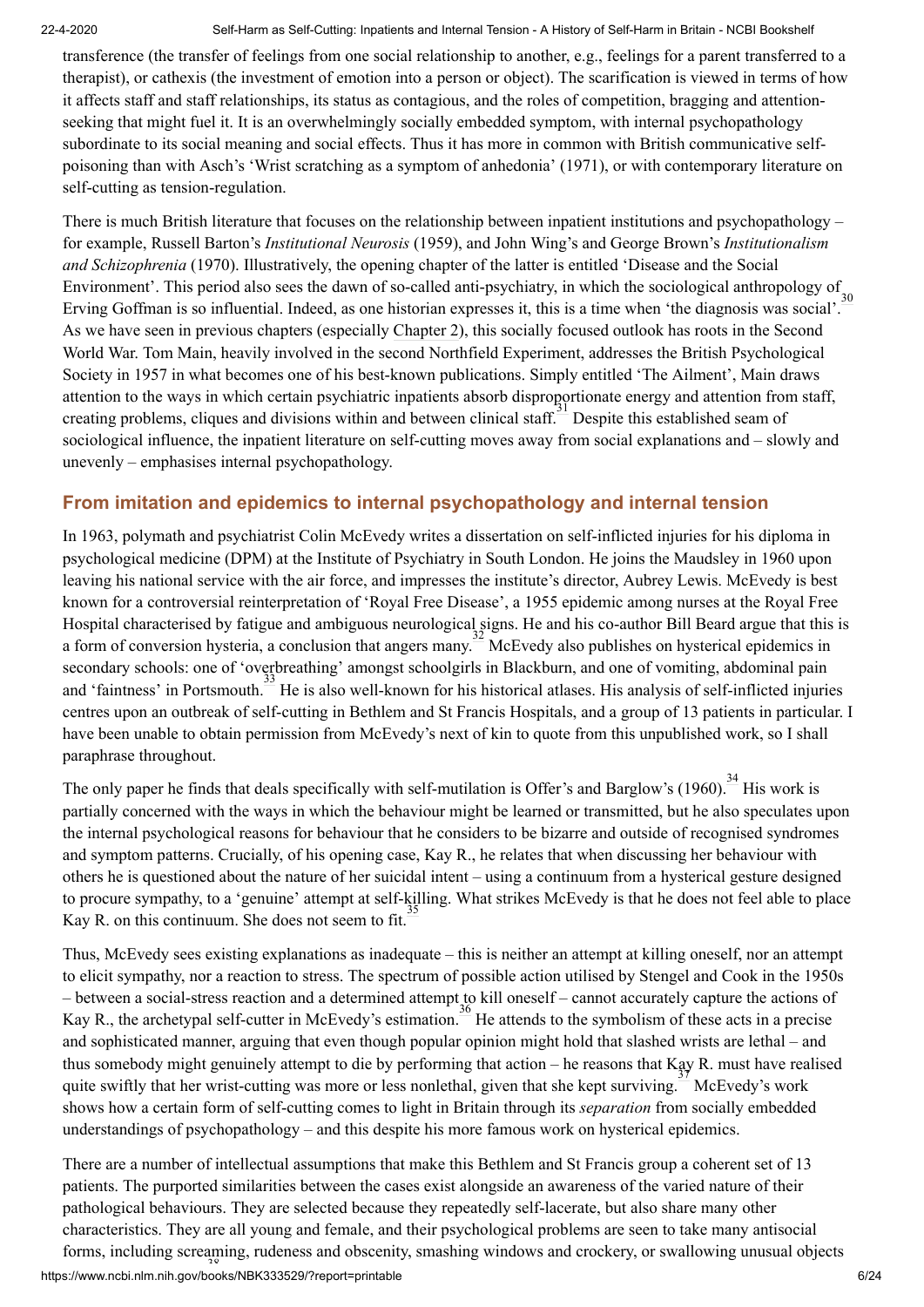and taking overdoses.<sup>26</sup> Additionally, ten of the thirteen cases are thought to simulate illnesses or fits, to exhibit conversion symptoms, to have fits that are not considered totally genuine as well as hallucinations thought hysterical  $\frac{39}{2}$ rather than psychotic.<sup>22</sup> These patients selected for their cutting might manifest disturbance in very different ways, but these varied outcomes are thought to be rooted in (the same) impulsive paroxysm.

Despite this variation, it is self-injury that McEvedy investigates, and the patients all show injuries – some caused during aggressive outbursts (for example, window-smashing) and some cuts deliberately self-inflicted. He also mentions that a separate record is kept of overdoses and of any 'bizarre' swallowed objects. What is interesting, not to mention odd, to the sensibilities of the twenty-first century, is that injuries inflicted by window-smashing are included with self-cutting. This is perhaps because – as mentioned by clinicians below – window-smashing does not necessarily involve injury to oneself. However, in the controlled inpatient environment, it may appear as an obvious way to procure the sharp edges needed for self-cutting). Less jarring, but no less important, is the fact that overdoses are kept separate. This is one of the first examples that I have found of self-inflicted cutting (even though it includes window-smashing) being kept explicitly separate from overdosing. The claim is also made that self-laceration follows a remarkably consistent pattern, with the left wrist being cut most commonly (just less than half of all self-cutting incidents). Various behaviours are downplayed in order to cohere the group, as McEvedy refers to these patients – supposedly for reasons of brevity – as 'cutters'.  $\frac{40}{1}$  In this study the behaviour of 'cutters' is significantly differentiated from socially embedded hysterical, cry-for-help communications as well as earnest suicidal attempts. There is a sense in which this behaviour is new and unsettling (repeatedly labelled 'bizarre') and that it repeatedly (if subtly) confounds existing categories. This clinical object is not self-evident, but is the result of human analysis and intervention.

McEvedy's separation of this action from the social setting is based upon a differentiation between 'spontaneous' and 'susceptible' cutters – between those who perform the action on their own initiative, and those who try it in response to another patient's actions. There is a subtle relationship between these groups, but there is little doubt that the copying is – ultimately – secondary to the unity of the syndrome of cutting. McEvedy notes, with regret, that he would like to re-categorise the patients in order to separate out those who perform the act without any imitation of others. However, isolating these non-imitators requires too much of a reworking of the material. He has no doubt that some of his Bethlem group are only classed as repeated self-lacerators (those with five or more cutting incidents) because they happen to be present during the self-cutting epidemic. This makes it clear that the key to the syndrome is in the internal impulse, not the social imitation.

McEvedy argues that the most notable aspect of behaviour is the apparently unprovoked mood swings – bringing emotional states to the fore. These are distanced from the social environment in the case of Kay R., who is said to have cut herself over and over, regardless of environment or levels of stress. McEvedy finally distances cutting from a socially motivated phenomenon because the impulse (presumed to underlie all the behaviours – from cutting forearms to swallowing dominoes) seems so unorthodox that it cannot be explained by mere social pressure or stress. He reasons that there must be something preventing the (supposedly suicidal) impulse from being conventionally expressed. That it might also be connected with hysterical, susceptible imitators does not change the fact that the behaviour begins in a pathological, emotional, internal impulse rather than a disordered social setting.

McEvedy is not entirely sure what might replace the powerful aetiological force of the social environment or imitation, but he speculates that the so-called 'spontaneous' cutter's personality has not only a high level of hysterical traits, but also something that he labels 'hostile tension'. This is the first mention of 'tension' as a key motive force for 'cutters' in Britain – something that is well established in the contemporary literature, and it emerges in McEvedy's work as characteristic of the cutter who is not simply copying.

In sum, McEvedy makes a particular effort to distance the patients from socially embedded motivations. The research is not written up into any research articles and thus does not garner much attention or influence, although it is available at the library of the most influential psychiatric training institution in Britain, the IoP. Unlike his work on the 'Royal Free Epidemic', which is explained as conversion hysteria, this study remains largely obscure.<sup>45</sup> It is referenced by a study from a Plymouth adolescent unit in 1968, a more influential unpublished study in 1972, and a published article in the *British Journal of Psychiatry* in 1975 (all of which are considered below). Its significance lies in the fact that it isolates a group of female psychiatric inpatients, focuses upon one particular symptom, and presents in such a way that the impulse underlying that particular symptom is important, rather than its status as an epidemic behaviour or shedding light upon the social organisation of a hospital. Although bizarre and unorthodox to McEvedy, self-cutting in response to 'hostile tension' seems very familiar to us.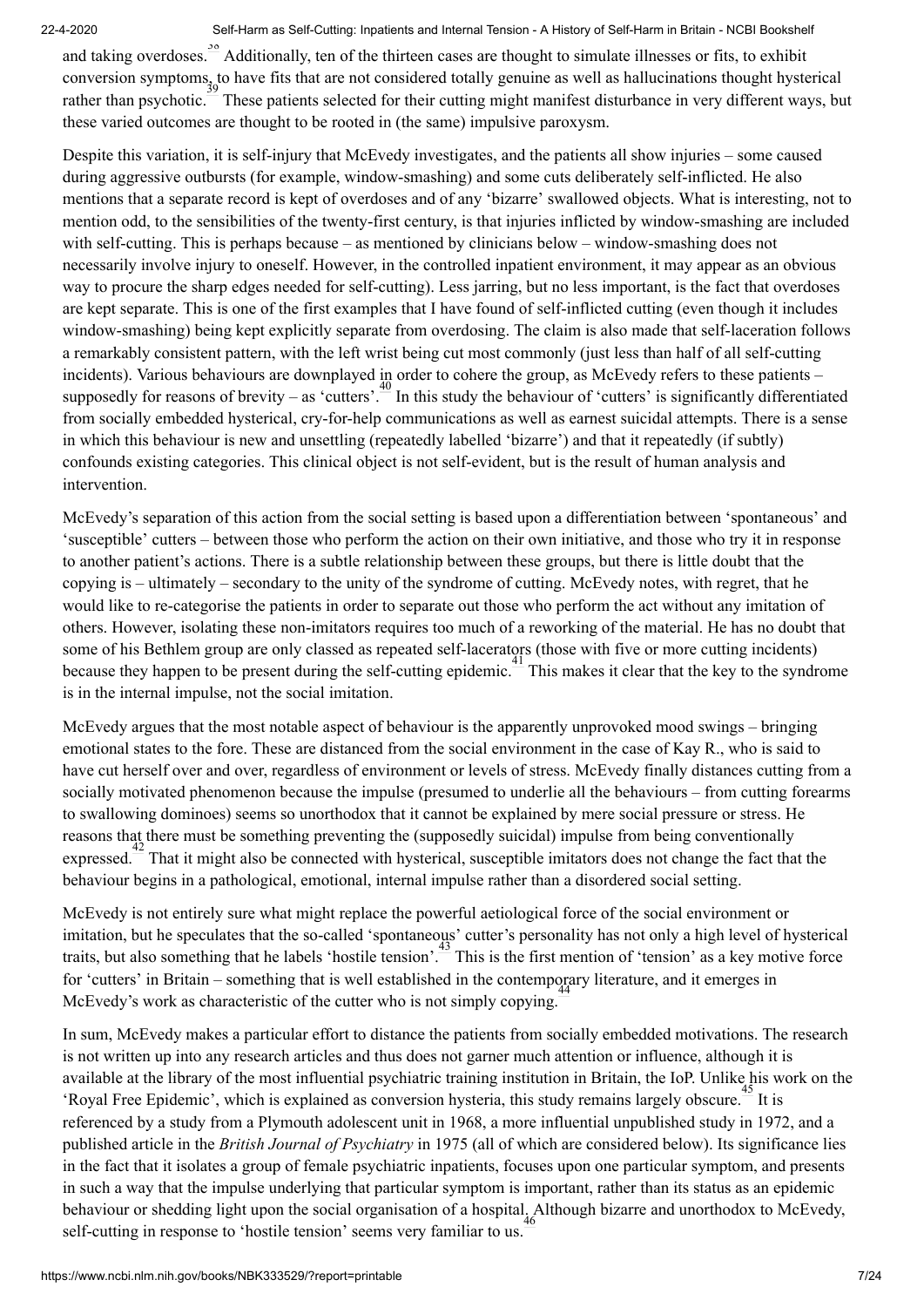Later in the 1960s, D.W. McKerracher, a clinical psychologist at Rampton secure hospital in Nottinghamshire, publishes two articles of note with a number of different colleagues, all working at the hospital. There is an established literature on prison self-mutilation that emphasises self-harm as a response to the confined space, or to perceived injustices.  $\frac{47}{1}$  A secure hospital environment can feed off that frame of reference, but its status as a secure psychiatric hospital means that staff are likely to give close consideration to internal and psychopathological factors. In 1966 a comparison of the behavioural problems of male and female prisoners in the hospital is published. In 1968 there emerges a specific study of self-mutilation in 'female psychopaths'. These articles are important because they show how self-mutilation becomes more strongly established through understandings of internal psychopathology. The behaviour is seen as less outward-looking, social and communicative in its meaning, and more internal and emotional. It is seen as a ritualistic behaviour predominantly performed by females, and it clearly troubles the clinicians. However, it is also grouped together (in the second study) with the practice of 'window smashing'. Again, the familiarity of some of the observations jars with this detail. This marks it out, as with McEvedy's study, as an inpatient phenomenon, and we have glimpsed it in McEvedy's study, too. The significance of window-smashing is difficult to ascertain: it is often seen as merely an expression of vandalism and also as connected to experiences of confinement. A psychologist at a Durham remand centre in 1981 conducts a study on the smashing of cell windows. He observes that 'window smashing is predominantly "expressive behaviour", stemming from boredom and Frustration'.<sup>49</sup> This obviously does not exhaust the significance of this action but it is relevant that this problem (for McEvedy as well as McKerracher and colleagues) is predominantly being studied in people who are confined.

The first study, by McKerracher, Street and Segal, is a general comparison of behavioural problems, with focus on aggression in particular. The appearance of general, non-specific aggressive behaviour in women is seen as less understandable than is that same behaviour in men. They comment that 'men seldom seemed to indulge in aggression merely for the sense of release obtained from it': by implication, women did. The aggressive outbursts are tentatively characterised as 'displacement activity which helps patients to avoid experiencing feelings of anxiety and subjective stress'. They argue explicitly that the 'aggression of the females, however, seems more emotional than instrumental, and erupts spontaneously whenever they feel angry, tense, anxious or even depressed'. The most striking formulation for contemporary accounts of self-cutting, however, is the following: 'They seem to experience feelings of internal stress which build up to such a state of tension that violent activity becomes essential'.<sup>50</sup> However, it must be born in mind that they are talking about all female aggression – to property, to themselves, to staff, verbal threats, threatening suicide or even refusing food. A whole host of behaviours can be reduced to these emotional outbursts. The aggression is theorised in terms largely independent of the confined surroundings, with explanations focused upon 'a stronger primary drive level of anger' and 'lower frustration thresholds'.

With different colleagues, McKerracher publishes specifically upon 'self-mutilation', focusing upon a group of 'female psychopaths'.<sup>52</sup> The authors refer briefly to the results of the previous study with the claim that 'female' patients were significantly more prone than males to mutilate their own bodies and smash hospital property'. They note that these incidents are normally regarded as 'hysterical', and they compare two groups: one that 'indulged in self-mutilation and smashing of windows' and another, slightly smaller group, that does neither. The authors expand upon this relationship between self-mutilation and window-smashing, observing that '[m]any of them had smashed windows for the purpose of self-mutilation though this should not be taken to imply that all window-smashers are necessarily self-mutilators'. They quote a personal communication from a colleague who claims that

in some patients window-smashing is indeed a means of self-mutilation, and in fact these patients often adopt other means to the same end; but there are other patients who regularly smash windows in a way that causes them no injury at all, and their actions can only be regarded as aggressive towards others and not towards themselves.

Thus the behaviours of self-mutilation and window-smashing are combined for the study, but McKerracher and colleagues are explicitly aware that they can – and perhaps should – be differentiated. This division along lines of inward- and outward-facing aggression seems to herald a weakening of the association between the two behaviours.

The Rampton clinicians read Offer's and Barglow's 'important' study as claiming that 'attention-seeking, prestigegaining and tension reduction were the main goals of self-mutilation', and that 'the major dynamic was aggression turned against the self'. As we have seen above, the study from PPI in Chicago is significantly more focused upon the former: the social, institutional and epidemic aspects of the behaviour. What is striking about the Rampton study of incarcerated patients, 'who could loosely be termed feeble-minded psychopaths', is that there are a number of links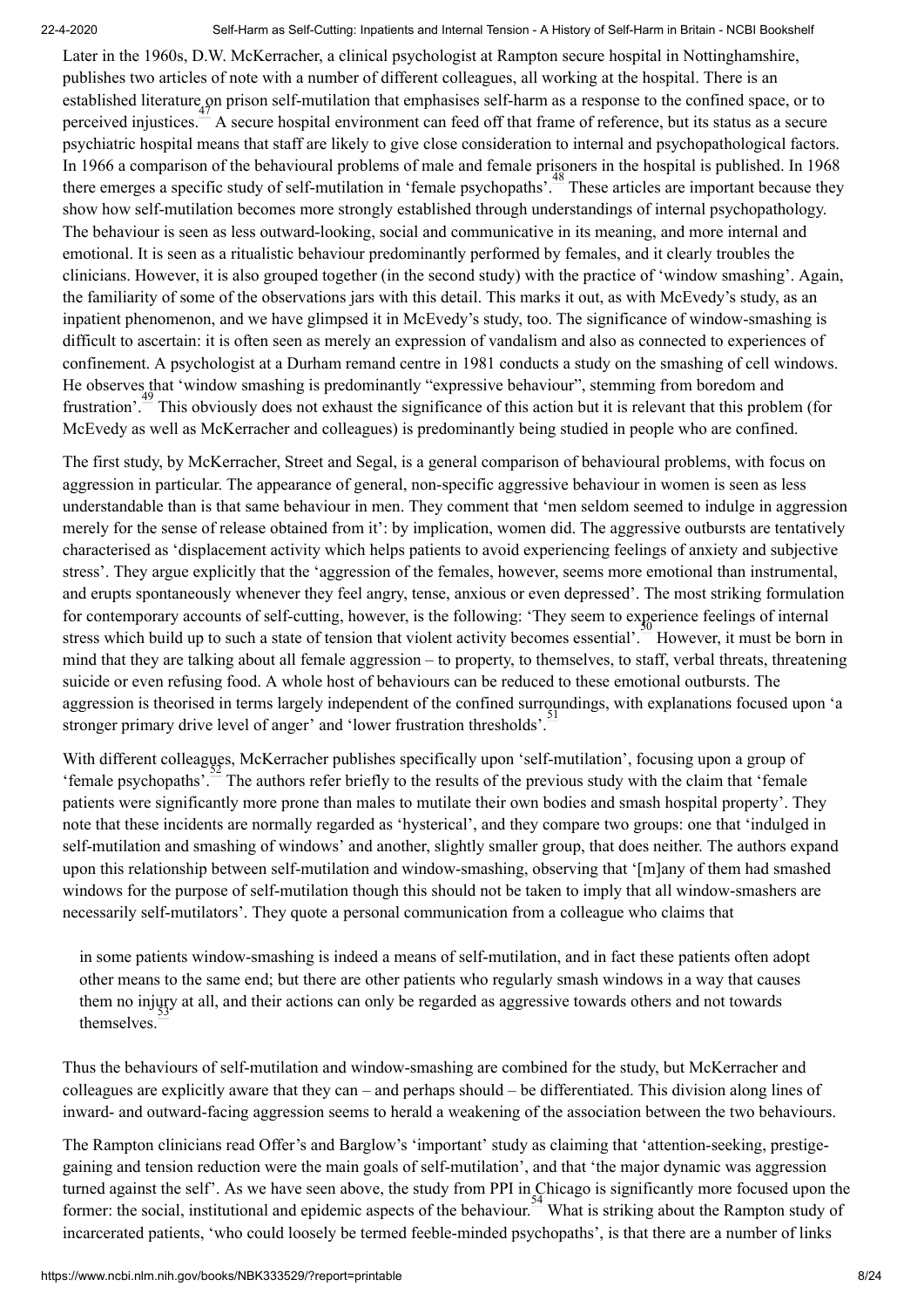with current literature, specifically on role of the cutting as ritualistic behaviour and in reducing internal psychic tension.

It is hypothesised that 'the acts of self-mutilation and window-smashing may have a ceremonial or ritual quality' that is made habitual by the positive reinforcement of 'tension reduction'.<sup>55</sup> It is important to clarify the difference between the anthropologically influenced ideas of ritual cutting practices (such as penile subcision) which are often excluded from contemporary ideas of self-cutting, and a more general description of ritualistic practices, which suggest the establishment of an informal but highly habituated set of actions that a person might perform before and after carrying out the act. It is notable that ritual and tension reduction (prominent in the current literature on selfcutting) are here assumed to play a role that underlies both self-mutilation and window-smashing.

This focus upon individual reinforcement due to tension reduction is a less socially focused way of explaining the behaviour than Offer and Barglow, for example, but this is not the whole story. The Rampton clinicians argue that the supposedly 'horrifying form' of the 'compulsive "acting-out"' is linked to the 'restrictions of a security environment' and the 'limited range of activity available'. This feeds the '[s]uppressed interpersonal aggression occurring in a personality that has low thresholds of boredom and feelings of frustration'. The social environment is considered very important here, but in a way that bears much more explicitly upon individual, psychological needs – unlike McEvedy's analysis, where the social setting functions more to explain the transmission and imitation of the behaviour. McKerracher and colleagues class the mutilators and window-smashers as more 'obsessive-compulsive, phobic, and pre-occupied with bodily complaints'. There is no significant engagement with the sociological, epidemiological side of the preceding literature. As noted above, this is part of a more general shift towards personality types, frustration thresholds and psychic tension, and a step away from learning, contagion and imitation. This may be linked to their finding that '[s]urprisingly, hysteria was not a discriminating characteristic',  $\frac{56}{5}$  but whatever the cause, it seems highly significant in retrospect.

The same year, a study on epidemic self-injury by P.C. Matthews is published from an adolescent unit in Plymouth. The focus here is upon the spread and control of the behaviour, and includes a 'sociogram' that plots so-called 'ratings of social power' between the adolescents to try and make sense of the spread of the behaviour. The inner feelings of these patients are mentioned, but not analysed in any significant sense, as they do not seem to cohere in any logical manner. The article does not give much space to the inward-looking, inner tension, psychopathology stance – it remains much more focused upon the epidemic, contagious nature of the symptoms, using self-mutilation to shed light on other potentially transferrable or imitative behaviours. The focus is upon management strategies to stop behaviour spreading rather than on investigation into the significance of the mutilation itself. So we can see that the shift described in this chapter is not a straightforward chronological progression from social fields to internal tension, but is a partial and uneven shift. However, as we go from the 1960s into the 1970s, this shift becomes increasingly apparent.

## **Presuming the social and confounding expectations**

In 1970, an article is published from the Maudsley Hospital by J.P. Watson, one which gives us some insight into a doctor's expectations about self-mutilation motives and how these might be confounded or modified by clinical experience. Crucially for the shift being described here, the expectations concern the social setting, and the clinical results privilege internal emotional states. Watson describes one patient (as opposed to a group) and focuses upon the relationship between the patient and himself (her doctor). The article's central concern is why the patient might cut herself, and what various interpersonal relationships might have to do with it. In order to measure these relationships, Watson uses a 'repertory grid technique', a formalised way of processing interpersonal data regarding social roles and relationships. It is based upon American psychologist George Kelly's Personal Construct Theory. Various factors or relationships are rated a number of times by the patient according to their strength or significance in the individual's world-view (or personal construct).

The patient is admitted to an unnamed psychiatric unit because of reported anxiety and depression that leads to her cutting herself 'with glass or razor blades on her arms and face'. This very visible behaviour is initially ascribed to 'difficulties with a boy-friend, G., of whom her parents disapproved'. Watson expects this social frame of reference to be an adequate explanation: 'When I began psychotherapy I thought that disturbed relationships with both parents and the unhappy experience with G. were probably the most important determinants of the patient's self-mutilant behaviour'. However, according to the repertory grid,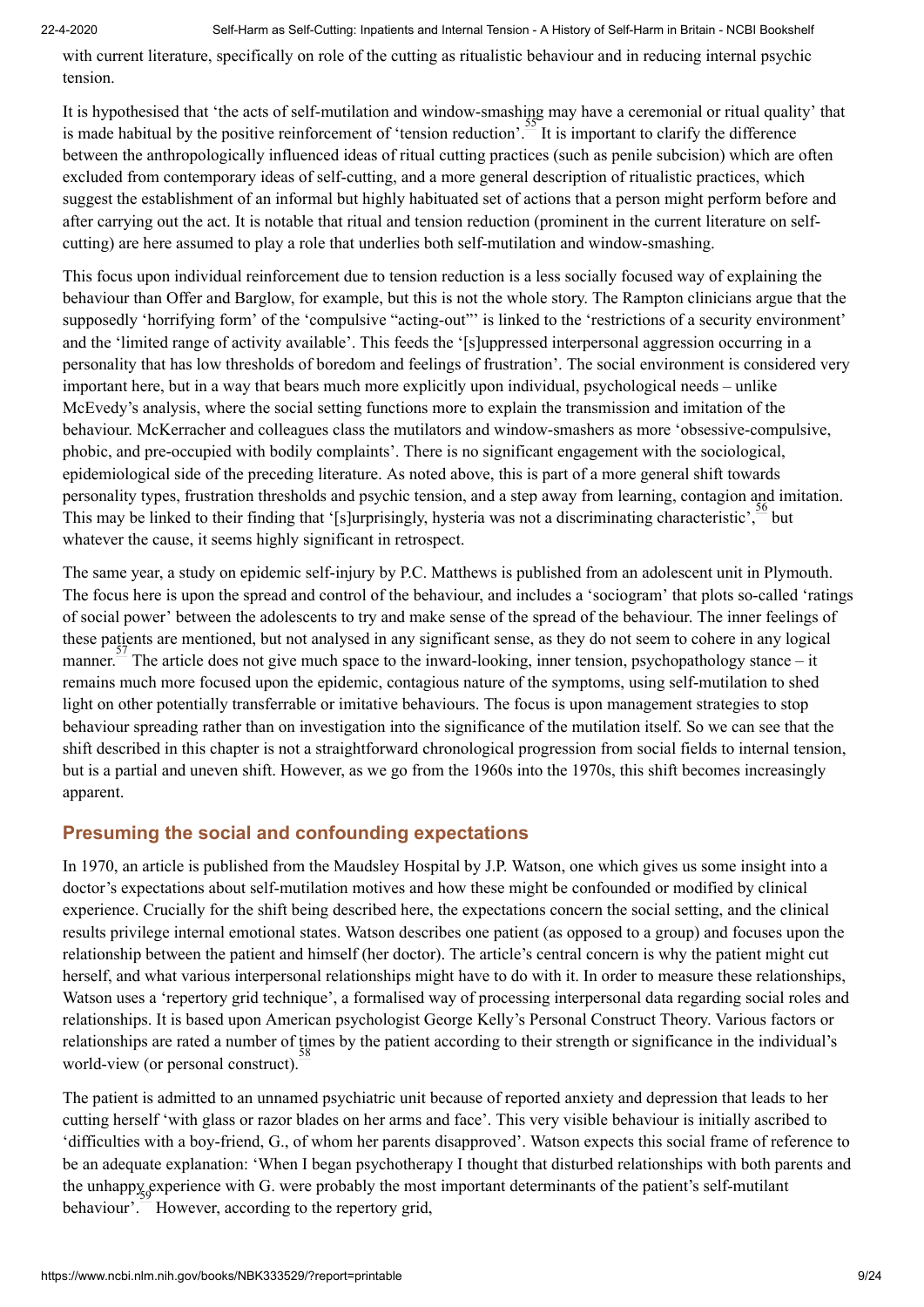the elements 'having the same thoughts in my head for a long time', and 'wanting to talk to someone and being unable to', not the elements concerned with persons, were the situations ranked as most likely to make her cut herself, feel angry and depressed, and think people were unfriendly.

Watson's expectations shift from social circumstances and interpersonal relationships, to internal thoughts and desires.

Although G. does feature rather more significantly than Watson expects, Watson's own presence, and that of her parents are not reported to be significant. Watson initially suggests that this may have to do with denial – given that the grid is a self-report technique – then concludes that this is 'a complex matter, but I think it likely that the "person" elements seemed to her less likely to upset her and make her cut herself than the "talking" and "thoughts" elements'. Even though the article is based upon an individual, there is still much scope for relational, interpersonal aetiology (along the lines of self-poisoning explanations). However, this is rejected, seemingly on the basis of the patient's own reported statements. This shift in explanation becomes more and more established as the 1970s progresses. 61

In the same year, a dissertation for an MSc in clinical psychology at the IoP, entitled 'Self-Mutilation', is completed by psychologist Anthea Keller. Self-cutting is seen to have two possible causes, which possibly interact – internal and the external. Keller recognises that the understanding of self-cutting as internally focused tension relief is prominent in the literature, and she references three articles from North America published in the late 1960s. All these references feature relatively regularly in the current literature on self-cutting, at least until the early years of the twenty-first century. This might also be seen as the beginning of the explicit (referenced) influence of the North American psychoanalytic, internalist studies of the late 1960s on studies carried out in Britain – with previous influences limited to the sociologically minded Offer and Barglow.

The role of social or outward-looking factors is seen to be more difficult to isolate or pin down with any precision, according to Keller, due in part to difficulties patients have in talking about it. In a similar way, Keller divides incidents into two classes: 'group' and 'individual' cuttings. The former concerns the sociologically influenced literature considered above, such as the studies at PPI by Offer and Barglow and Strauss et al. Keller claims that, apart from a higher proportion of men in some studies, there are no substantial differences between the two groups. She then argues that any 'group' cuttings only occur when individuals already have a predisposition to the behaviour. In this way, under the veneer of parity, the individual cuttings are in fact made more significant, being the root cause of any group cuttings that may occur. This echoes McEvedy's rooting of the behaviour in 'spontaneous' cutters who then influence 'susceptible' ones. For reasons both practical and theoretical, the group is secondary here to the individual inclination.

Despite this, some recognisably 'social' or relational factors are broached. Keller mentions that visits of parents and setbacks during therapy have been seen as significant in the aetiology of cutting. However, it is also claimed that virtually every published investigator of self-mutilation emphasises the role of building tension (which may not have any obvious reason behind it) that then overwhelms patients and causes them to try to reduce the tension by selfcutting or smashing windows. Patients might cut when alone or feeling lonely, but also, confusingly, when in the presence of an important person. It is unclear to Keller why cutting happens in the latter scenario, given that solitary, affective relief is the dominant explanatory frame here. Window-smashing has not entirely retreated from consideration, but it is clear that the sociological, group-epidemic focus is fading, being replaced by a model of internal affective regulation – something that corresponds quite closely to today's understandings of self-injury.

Brian Ballinger publishes a study on self-mutilation in 1971, comparing two populations from Dundee: one group from Strathmartine Hospital for the 'mentally subnormal', and the Royal Dundee Liff Hospital, a psychiatric inpatient institution. Right away, Ballinger makes clear that he is not talking about window-breaking, restricting the study to acts that are 'painful or destructive ... committed by the patient against his own body', and excluding'[a]ccidents, tearing clothes, window-breaking, swallowing dirt and refusal of food'. Frustrated outbursts are here only included if they involve damage or pain (in the assessment of the staff) to the patients' bodies. There is a sizeable literature, which has been mentioned, around repetitive self-damage performed by those with severe learning difficulties; Ballinger's study is an explicit attempt to compare two recognised categories of self-injury: that of the 'mentally subnormal' and that of the 'mentally ill'. These categories remain very separate today, with little attention on the former.

The methods of injury are seen to differ, but with significant overlap. Patients in the 'subnormality hospital' are reported to self-injure by 'picking, striking, scratching, banging, biting, pulling hair out and rubbing'. The psychiatric patients, on the other hand, injure themselves by 'scratching, picking, striking, rubbing, cutting and tying string round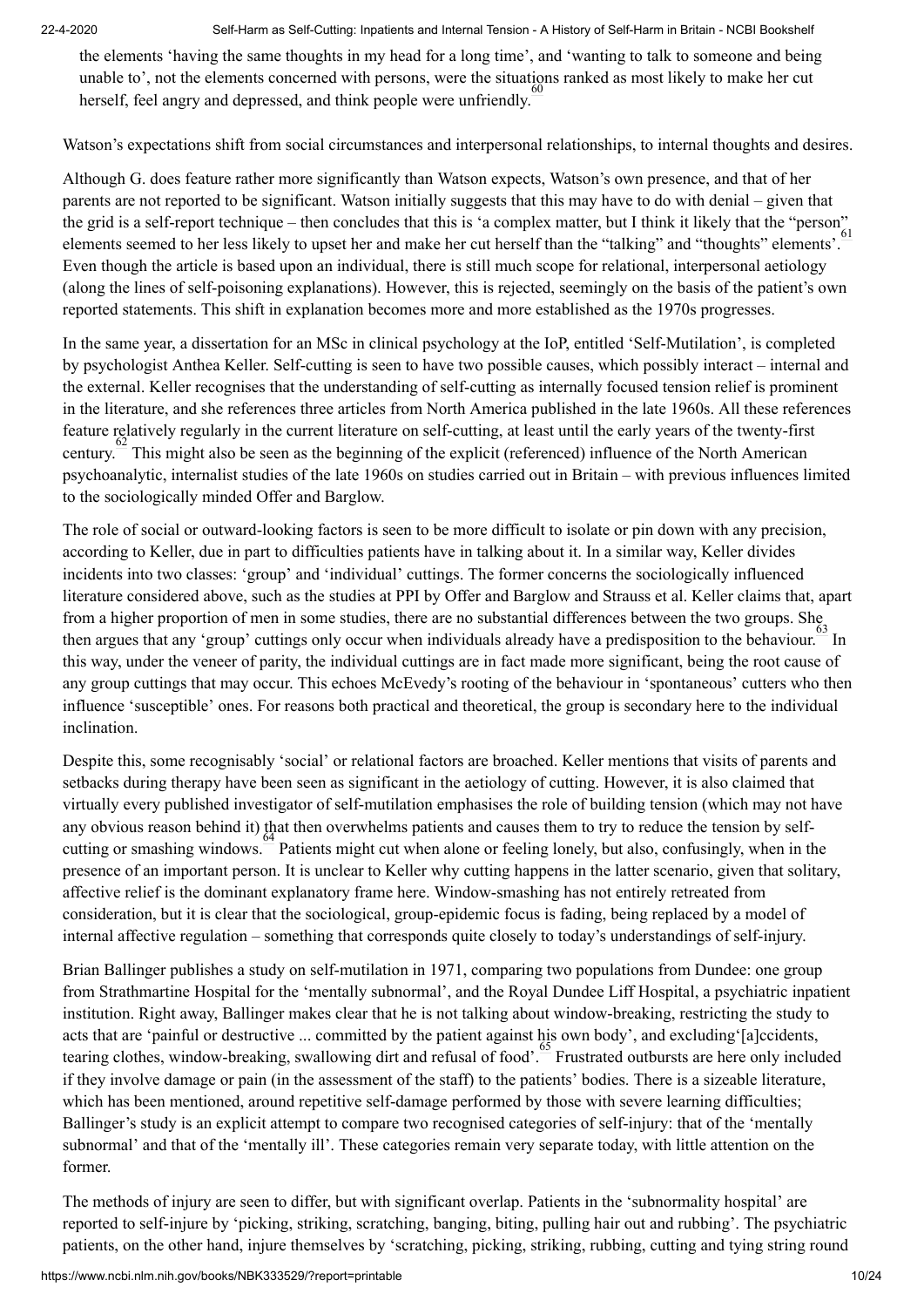fingers'. There is no sense here that self-cutting is an archetypal form of injury. Self-injury is seen as more prevalent in subnormality hospitals than psychiatric hospitals, with 15% of patients in the former institution engaging in selfinjury, compared with only 3% of the latter. It is seen as related to the social setting: 'environmental restriction, boredom and frustration played a part in worsening self-injury in many patients<sup>, 66</sup> Here again it is not a smooth (teleological) progression from social explanations to internal ones, but this article is useful in showing how the concept of self-injury encompasses a number of distinct, but overlapping, inpatient populations, and becomes ever more visible – and differentiated – throughout the 1970s. Psychiatric self-injury is a clear, definable object here.

## **North American influence and the triumph of internal tension**

One of the MPhil dissertations submitted at Institute of Psychiatry in 1972 is entitled 'Wrist-cutting: a Psychiatric Enquiry'. Little is known of the author, Samuel Stuart Anthony Waldenberg and, as far as I can make out, the research does not form the basis for research articles in psychiatric or medical journals. The study sits on the 'thesis' shelves in a newly refurbished section of the IoP, amongst the dissertations of some of the luminaries of British psychiatry, including Sidney Crown, Michael Rutter and Murray Parkes, as well as Neil Kessel and Norman Kreitman (and Colin McEvedy). Despite Waldenberg's relative obscurity, the study is referenced by a number of subsequent published texts on self-cutting. The dissertation contains a sheet showing when it is signed out of the IoP, and by whom. Names on the sheet include Alec Roy, who publishes on self-mutilation later in the 1970s (see below), and then on depression, suicide and schizophrenia, and Dinesh Bhugra, currently professor of mental health and diversity at the IoP, and author of – among many other books – the Maudsley Monograph, *Culture and Self Harm: Attempted Suicide in South Asians in London* (1994).<sup>68</sup> As with McEvedy's work, I have been unable to obtain the necessary permissions from Waldenberg to quote from this unpublished thesis, so I shall paraphrase throughout.

Waldenberg's method is similar to McEvedy's, built around an 'accident book' at the Joint Royal Bethlem and Maudsey Hospitals, in which a record is kept of all the injuries to inpatients that come to the attention of the staff. He notes that a similar book exists at St Francis Hospital. From these two sources, a group of self-injuring patients is selected for study, with patients interviewed soon after the incident. Their responses to this semi-structured interview are compared with a control group of non-cutting inpatients.

There is an effort to emphasise the cutting over and above a constellation of symptoms. He lists various behaviours occurring in this sample, including truanting, delinquency, the taking of illicit drugs, and supposed sexual deviance: lesbianism, promiscuity and incest. As for more directly and physically harming behaviours, he notes that these patients take overdoses (mostly with no suicidal intent) and engage in self-cutting, window-smashing, self-burning and self-scalding.<sup>70</sup> It is notable, given the content of previous chapters, that these patients often take overdoses without suicidal intent, but these are not investigated (a point developed below). Window-smashing is still considered an issue (although admittedly minor), as are other supposedly deviant behaviours. It is important that self-cutting is not self-evidently or obviously the behaviour at the centre of these patients' pathologies: it is made central by the emphases of professional observers. (The same processes of exclusion and emphasis operate in the North American literature. $\overleftrightarrow{\phantom{a}}$ 

The key finding of his study, according to Waldenberg, is that internal, emotional gain experienced as a result of cutting is seen to trump any kind of external, social gratification.  $\overline{F}$  Explicitly then, this dissertation constitutes an argument against the socially embedded self-harm analysed throughout this book. It is influenced by a number of North American studies on self-cutting that promote internal, psychological, emotional needs as the roots of selfcutting, especially tension release – studies that continue to influence current models of self-harm. He refers many times to North American studies by Pao (1969), Crabtree (1967), Graff and Mallin (1967) and Grunebaum and Klerman (1969). Indeed, he also mentions Offer's and Barglow's sociologically influenced study of 1960 which, he admits, focuses more upon the role of imitation in epidemics of self-cutting. He concedes that psychoanalytic authors such as Pao, Crabtree and Graff and Mallin do not give the role of imitation much consideration.<sup>7</sup> Imitation implies a social field, and the idea that the point (underdeveloped in the American psychoanalytic studies) shows how a division is opening up between the internal and external ideas of causation. This division has the potential to separate any self-cutting that might present at A&E departments from the overwhelming mass of socially embedded and understood self-poisoners with whom they are combined in the 1970s analyses of those such as Hugh Gethin Morgan. However, Waldenberg does not make this split according to method. He calls the group 'cutters' but argues that some of these patients can distinguish between the feelings that precede a frankly suicidal overdose and those that precede cutting and/or a less serious overdose.<sup>74</sup> This equates cutting and trivial overdosing and implies that they are prompted by the same state of mind. Thus, the strong differentiation between cutting and overdosing does not seem to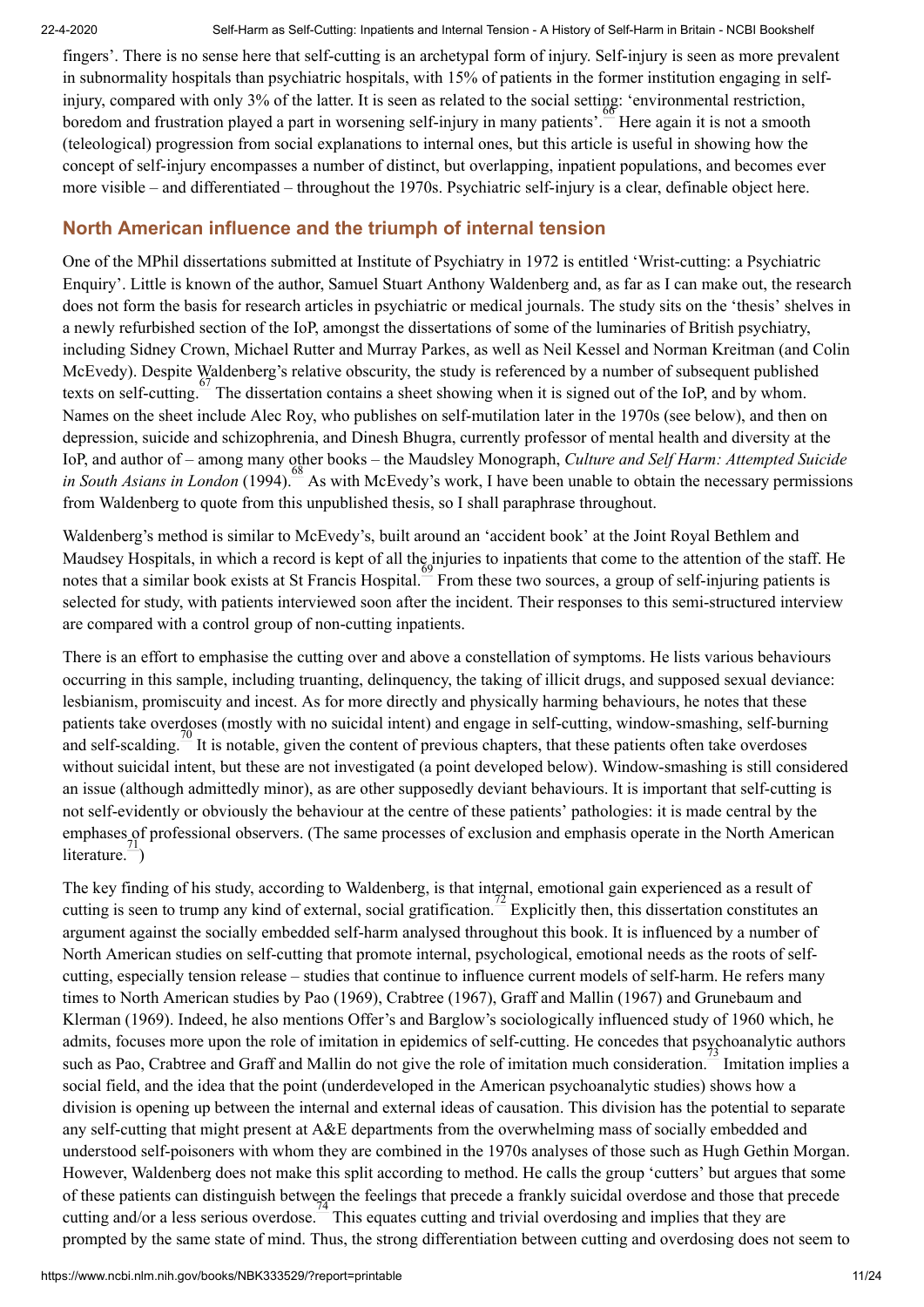stem from here. However, the emphasis on cutting and on internal motivations – explicitly against sociological or epidemic ones – is highly significant. Self-cutting is cast as internally rather than externally motivated, but this internal motivation is also ascribed to trivial overdoses.

Ping-Nie Pao's study of 'delicate cutters' from Chestnut Lodge, Maryland, is praised for the clarity of its descriptions, especially the patients' subjective experience of cutting. Waldenberg quotes Pao's account, which uses the words *tense*, *tension*, and *tenseness* in a single sentence. As well as this internal emotional state, Waldenberg does acknowledge the social setting, mentioning interruptions in interpersonal relationships as possible factors that might precipitate cutting.<sup>75</sup> His literature review is ambivalent about the internal/external divide. He writes that others have noted the relationship between an episode of cutting and interpersonal disturbances, such as the end of visits; others' works might start with a view of cutting as a purely internally focused activity, but then come to see it as a communication between patient and therapist.

These social motivations exist in tandem with acknowledgement of patients experiencing a painful sense of unreality, or of having no feelings at all, which prompt the patient to cut to try and relieve them. Similarly, the review mentions the dual desire on the part of the patient to punish the parents, but also to obtain their help and support (thereby to communicate with them), alongside rather frank statements that cutting is performed in order to relieve tension and to alleviate feelings of numbness or deadness.

This initial ambiguity about the internal nature of self-injury is disciplined by copious and repetitive intellectual labour (of which Waldenberg is significantly aware) so that the clinical data conforms to his expectations. It is the clearest sign yet that a battle is being fought to de-couple self-cutting from socially focused, communicative action. This is partially fuelled by the belief of the psychiatrists (against other medical and nursing staff) that the behaviour is meaningful above and beyond simple attention-seeking or 'acting out'. Waldenberg notes that the staff (both nurses and doctors) often react negatively to these patients and label them as manipulative or attention-seeking. He downplays this angle, reasoning that there are numerous ways of seeking attention, yet these patients choose a method that – to him – is extremely unusual, even bizarre. This particular point is not an aetiological argument formed from psychoanalytical inclinations (like much of the American literature): it has a much more mundane, everyday conflict at its heart – a conflict between those who see some psychiatric patients as manipulative (and therefore communicative) timewasters, and those who see another order of significance in their behaviour. He argues that, because most patients who cut do so whilst alone, the cutting therefore must serve internal needs, rather than communicative ones. This is a clear intervention against certain reactions to the behaviour and also seems to preclude – for Waldenberg– any attempt to link the behaviour to communicative overdoses. However, his reasoning does not quite hold, as communicative overdoses would also  $-$  in the majority of cases  $-$  be performed alone and later discovered, much like the cutting incidents. However, the internal tension-fuelled motivation becomes a powerful counter of legitimacy for the discrete nature of the behaviour pattern, as well as countering perceived negativity from other staff members. Indeed, when recounting all the other deviant behaviours, from truancy to incest to overdosing, Waldenberg relates the difficulty he has in isolating a single psychological motive or explanation for these various behaviours.<sup> $\frac{8}{3}$ </sup> Thus he chooses to narrow the focus to explaining just one – the self-cutting – rather than taking a more general sociological, deviance-based approach that might attempt to make sense of all the behaviours as a group.

He acknowledges that patients vary in the reasons they give for their cutting, but that they normally allude to tension in some form. He further notes that despite the varying responses, tension and anger (both with oneself and others) feature prominently. There is some ambivalence here: he acknowledges variation in explanations, and that interpersonal anger is a factor. He continually oscillates between awareness of social factors and emphasis on internal ones; he consistently promotes the internal rather than interpersonal causes. He addresses the issue of communication directly, acknowledging that even though any intent to send a message might be denied by patients, they also have obvious expectations about the reaction of staff to their behaviour. However, his final judgement is stubbornly internally focused. He claims that even those with such 'social' expectations report relief and satisfaction from the  $\frac{80}{80}$ sight of their own blood, the experience of which outstrips any pleasure they might get from a doctor's reaction.

Waldenberg discusses the views that his control group of 'non-cutters' have on the subject of cutting, which is reported as grudging approval at the discipline or 'nerve' required to cut oneself. This approval is presented by Waldenberg as evidence, but not for the way in which cutting becomes a socially acceptable, valorised and aspirational pattern of behaviour. Instead, it is deployed as evidence of the internal needs serviced by cutting – the control patients are presumed to have slightly less-powerful urges. He also claims that pleasure from bleeding is a 'simpler' explanation than anticipation of the therapist's reaction – a clearly loaded assessment.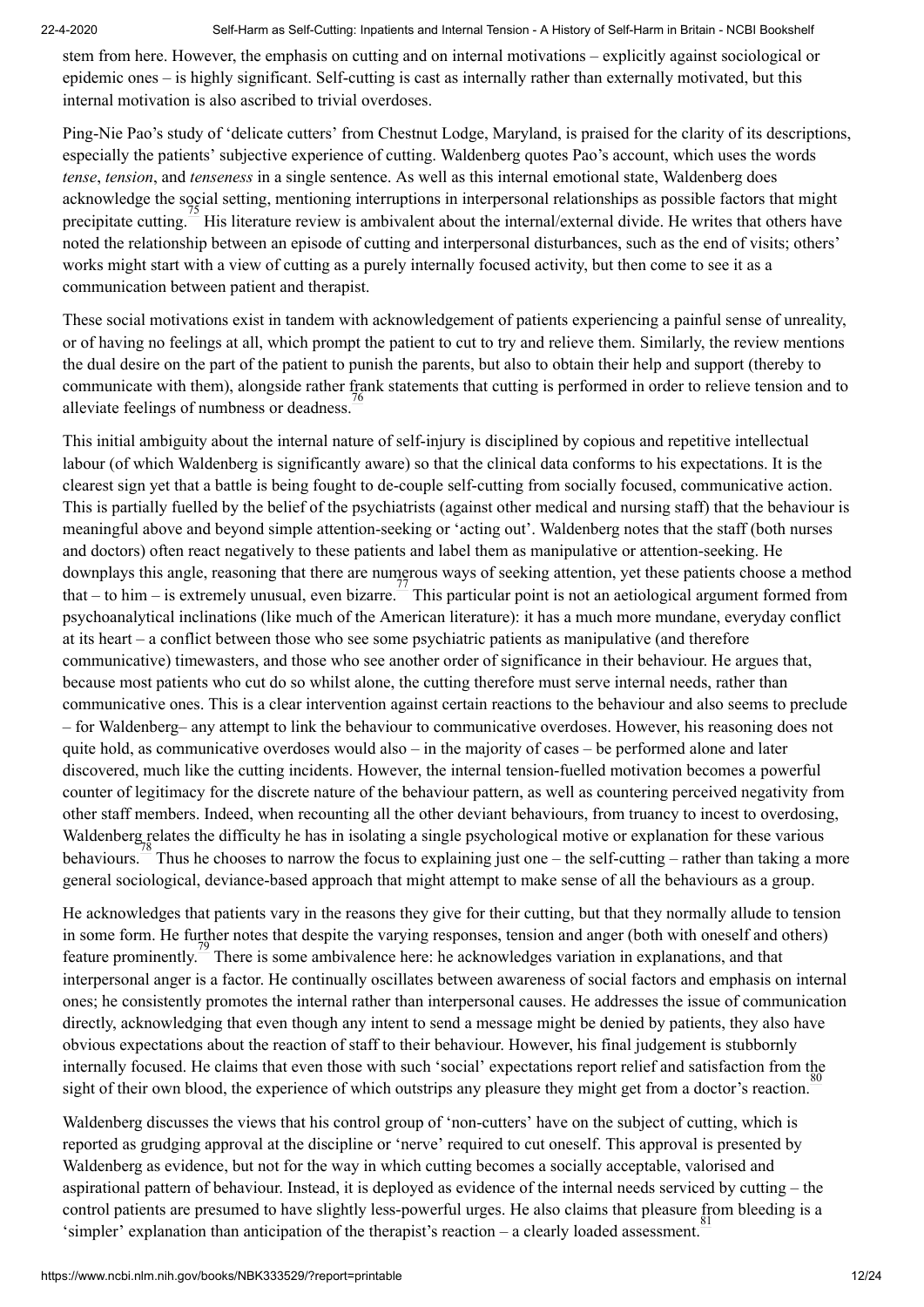He does not deny that his group of 'wrist-cutters' receive much attention after cutting, and that they may indeed derive satisfaction from this attention, but he calls the gains from the act of cutting, itself, as 'primary', and that they outweigh the secondary, interpersonal effects. These primary gains are internal, emotional, and heavily psychoanalytic.<sup>82</sup> The motives of these patients are clearly multifaceted (and this is acknowledged), but the consistent emphasis is on the internal, affective regulation of cutting or of seeing blood. The number of times this oscillation is played out indicates how hard Waldenberg has to push against the socially embedded analyses of self-harm, especially in institutions. There is considerable room for a mixture of both causes, but one is emphasised, and he reproduces the conclusions of the influential American literature.

On a practical, methodological level, Waldenberg is in part aware of how the research methods employed might influence the findings in this way. He explicitly admits that whilst the patients' feelings and thoughts that immediately precede the cutting episode are subject to close examination and questioning, less attention is afforded to possible motivating factors in the patient's social circle. Such methodological candour and awareness is striking and shows how the focus of the dissertation, influenced by the North American literature and the local staff conflicts, emphasises the internal, psychic motivations over the social setting. It is acknowledged that an interviewer's questions can be 'leading' and that the information *sought* by the questioner is often furnished by the interviewee.<sup> $\approx$ </sup> However, at the end of all these oscillations, Waldenberg's judgement call specifically emphasises the internal over the external.

Angela and Alan Gardner publish a study in 1975 from Long Grove Hospital in Epsom and the London Hospital in Whitechapel. They investigate a group of 22 female inpatients (8 from a psychiatric ward of the London Hospital, and 14 from Long Grove, a traditional mental hospital), who are admitted over the course of one year, from July 1972. They use the Middlesex Hospital Questionnaire and the Obsessive-Compulsive section of the Tavistock Inventory: both are psychiatric rating scales. The former is developed by Arthur Crisp and Sidney Crown during the mid-1960s as a rapid, self-report diagnostic tool for neurotic patients. The latter has its roots in the psychoanalytically oriented Tavistock Clinic.<sup>84</sup> These 22 patients are compared with a control group.

Gardner and Gardner claim that self-mutilation has been around for centuries, but only recently brought into focus by Offer and Barglow, whose work has 'focussed interest on the patients, usually female, who repeatedly cut their wrists'. They acknowledge that 'since then 'a number of reports have appeared, mainly from the U.S.A' and they are rather dismissive of British literature, stating that there have been '[o]nly three studies of consequence': McEvedy (1963), McKerracher et al. (1967) and Waldenberg (1972).<sup>23</sup> The North American provenance of most of the analysis of self-cutting is again implied.

Gardner and Gardner argue that both Offer's and Barglow's (1960) and McEvedy's (1963) studies show that 'repeated self-cutting appears to have an "infectious" quality, leading to outbreaks involving several patients. This suggests that factors in the ward milieu play their part'. They address this by selecting matched controls from the same wards as the cutters. However, they state explicitly that when interviewing the patients, '[s]pecial attention was paid to the patient's mental state during self-cutting'. This again shows the emphasis on an internal, psychological perspective over a socially focused enquiry. They report that the 'initially private nature of the act is well emphasized', which contains both an emphasis on being alone, but a concurrent awareness that the consequences of the cutting may be displayed later. Key is their contention that '[b]y far the commonest experience leading to self-cutting was the onset of an unpleasant feeling of tension, this increased in intensity until the patient cut her skin, which brought an immediate lessening of tension and a feeling of relief'. It is noted that this might have to do with the patient's social circle, but this is downplayed: 'Sometimes the feeling of tension was related to angry feelings towards self or others, but more 86 often than not there was no apparent precipitating factor'.

Despite this partial acknowledgement of the social setting, their entire therapeutic strategy is based around feelings of tension. They claim that for any treatment that attempts to halt self-cutting behaviour, it is 'logical to seek some other superior tension-relieving reward'. Gardner and Gardner do acknowledge that tension relief and communication might exist in the same action, as they characterise another article's findings 'regard[ing] the self-cutters' method of tension relief as a preverbal message'. They fail to establish any secure differences between cutters and controls, but claim that 'it remains possible, even probable, that differences do exist but are found perhaps in the quality of child/parent relationships and other areas difficult to assess with certainty in retrospect'. Thus, they remain committed to the psychological discreteness of this population of 'self-mutilators'. This article again attempts to differentiate self-cutters from other kinds of psychiatric inpatient, on psychological grounds that are increasingly tension-focused.

## **Stability and comparison with self-poisoning**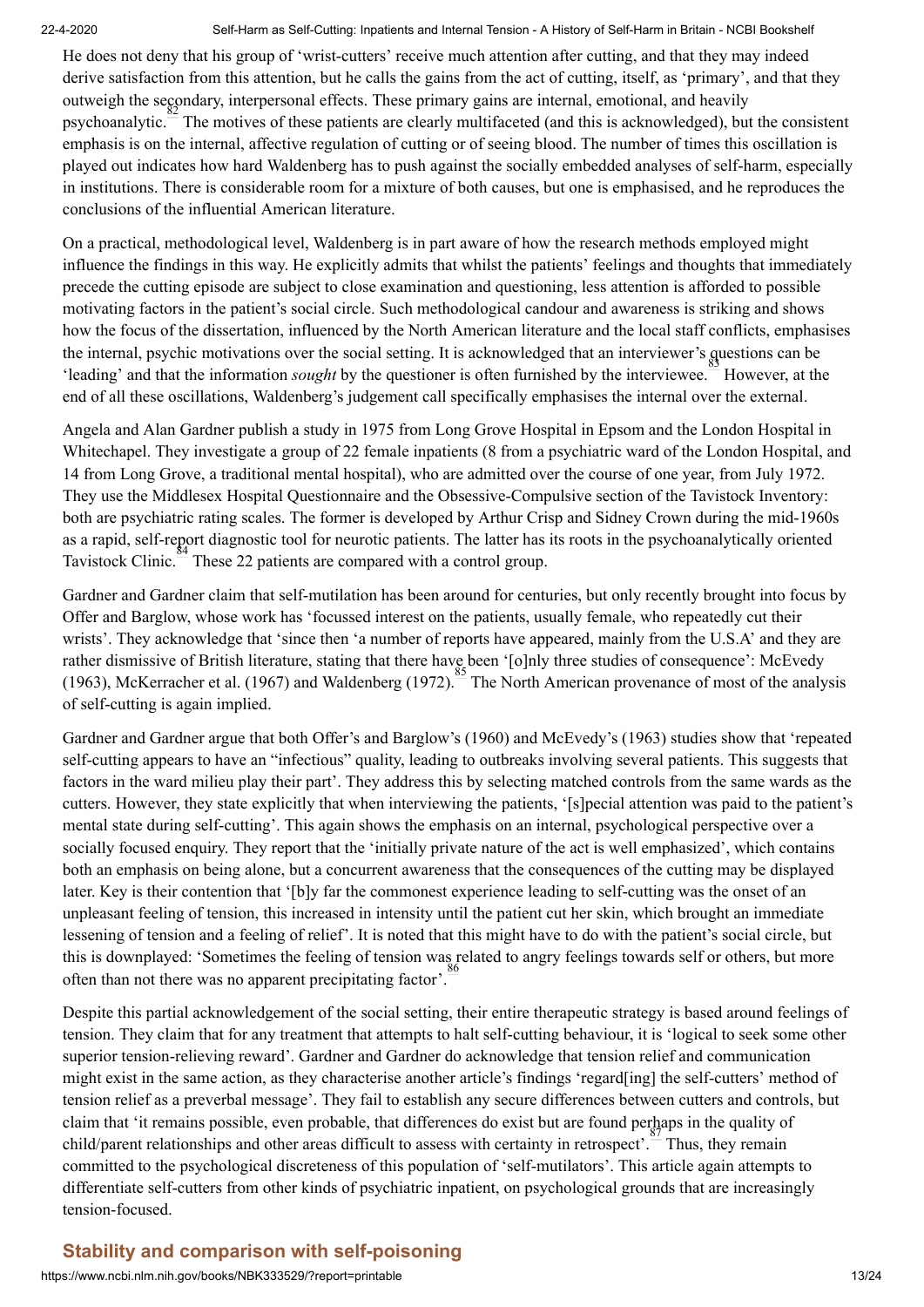One of the final steps in this process that isolates 'self-cutters' as a distinctive object of psychiatric research and treatment in Britain (especially as the study of self-poisoning is so well established) is to compare these 'self-cutters' explicitly with a population of self-poisoners. This is done in 1975 by Michael A. Simpson, a clinician who publishes on the topic of medical education and later on borderline personality disorder (BPD), and who trains at Guy's Hospital in London. He conducts an interview survey on 24 self-cutting patients brought to his attention by a 'Psychiatric Emergency Services Unit, dealing with all requests for a psychiatric opinion from the general medical and surgical wards and also a busy Emergency Room' based at Guy's. He also produces the first comprehensive literature review on self-mutilation, which published the following year in a collection edited by the eminent North American suicidologist Edwin Schneidman.

Simpson estimates the lethality of all the self-damaging acts he includes in his clinical study and concludes that all wrist-cutters fall into the bracket of lowest lethality, whilst the self-poisoners are more variable . What is striking about Simpson's ratings – at least for those familiar with the studies of self-poisoning produced during the 1960s and early 1970s – is that Simpson's ratings do not appear to include any assessment of the social setting. In contrast to Stengel's assessments ([Chapter](https://www.ncbi.nlm.nih.gov/books/n/wt605801/wt605801_ch2/) 2), which adjusted lethality ratings according to precautions taken to avoid or ensure discovery, Simpson's focus is decidedly on the mental state and experience of the patient, rather than on the social environment. As Simpson puts it, patients were 'interviewed with special reference to the phenomenology of the act of cutting'. (In this sense, 'phenomenology' indicates a focus on the subjective experience.) Accordingly, the entire enterprise is based upon patients' self-report of their feelings and motivations. They are 'asked to state their first and second most serious or troubling symptoms. Of the cutters, nine complained of depression as the first or second most serious symptom, twenty-one complained predominantly of "emptiness", and eighteen of tension'. These statements match up with some of the previous studies, but what is most interesting here is how far the kinds of questions asked correspond to the quality of the answers. Simpson makes no mention of the social setting, patient relationships, or possible communication.

Thus, he reports that '[t]he non-cutters complained primarily of depression, each included it as one of the two principal symptoms, and nine cited tension as their second most-troublesome complaint'. It is important to remember that the people designated as 'non-cutters' are in fact self-poisoning patients. Simpson has little time for psychiatric diagnoses, arguing that it is 'not helpful with regard to wrist-cutters and they are best regarded as a separate category in planning management'. This shows the (still relevant) ancestry of the behaviour pattern as a sociologically influenced management problem. He reports: 'Nine of the present series of cutters absconded from hospital on numerous occasions, a pattern of behaviour which was not seen in any of the non-cutters'. Again, this is a management issue after patients are admitted to psychiatric wards. As much as he focuses upon the subjective experience of the patients, there are many echoes of the social field and of sociological studies that focus upon the particularly intractable management problems presented by these patients, problems that are increasingly reduced to 'cutting'.

Despite these management issues, Simpson becomes increasingly confident that the behaviour is essentially a response to tension, even if also learned or contagious. He argues that '[t]his form of a response to tension can be learned and propagated in a hospital or institution and is often sustained by the widespread conflict and guilt such acts tend to arouse in the staff'. Any focus on the social or administrative setting is secondary to the essence of the behaviour, which is characterised as a 'response to tension'. The focus on internal, emotional states is combined with a desire for solitude, leaving any wider social or communicative significance out of the reckoning: 'The patient feels depressed, angry and tense, and wants to express the extent of her feelings, but feels unable to do so in words. Tension becomes the predominant affect ... she will seek solitude if she is not already alone'.<sup>14</sup> Simpson's study illustrates the lack of concern for the social setting with his assessments of lethality, the focus upon the subjective experience (phenomenology) of the cutting, and it shows the management issues that persist in assessments of self-cutting. Again, the focus is upon individual, intolerable tension as motivating the cutting incidents.

Simpson's literature review of self-mutilation, published in a collection about suicide, reports a 'very clear composite picture of the typical cutter' as being a young, attractive, intelligent woman. He mentions Offer's and Barglow's analysis, which ranges from the interpersonal and social settings to internal motivations. According to Simpson, they propose 'several motives such as gaining attention, the need to be loved and cared for, attempts to control aggression, tension reduction, and gaining prestige among the social group in the ward'. Such an explicit mention of the social setting merits significant disagreement: Simpson claims that '[e]lements of such motivations may well play a part in the dynamics of self-mutilation, but they are inadequate explanations – Why choose to gain attention or express the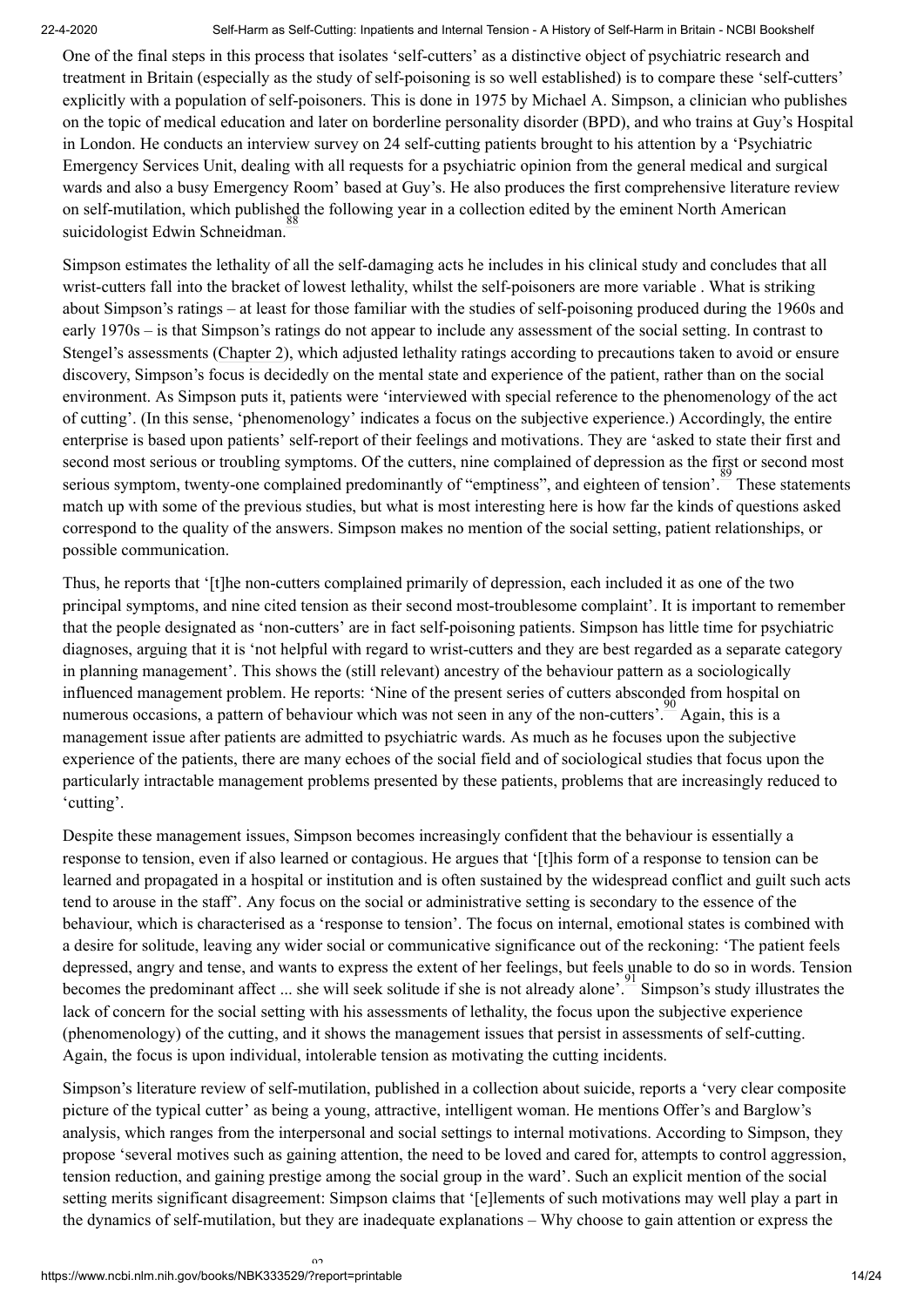need for love by cutting one's wrist?<sup>,  $\frac{1}{2}$ </sup> Note that it is the social, communicative motivations singled out for their inadequacy, rather than (for example) the observations about aggression or tension.

However, he also mentions that many authors have focused upon issues of loss and abandonment as precipitants for cutting incidents. The social focus of this behaviour comes through most clearly in a passage where in Simpson discusses how 'cutting behavior can be learned and propagated in a hospital, clinic or institution' and how patients may compete for the title of 'chief cutter' through the number of stitches that they have received. In a startling description of the social significance of these acts, he writes: 'While patients may claim afterwards that they do not want others to know of their act, they often manage to flaunt the wound or their bandage like a newly engaged girl wearing her diamond ring for the first time'. There is clear ambivalence here, but he returns again to internal psychopathology in a passage referenced as central a decade later by influential scholar of self-mutilation, Armando Favazza. Simpson argues that 'self-mutilators commit what amounts to anti-suicide, employing the wrist-cutting as a means of gaining reintegration, repersonalisation, and an emphatic return to reality and life from the state of dead unreality'. This reintegration (drawing on the work of Karl Menninger) is conceived of as far more psychic than social. He claims that 'there exists a clearly identifiable condition of self-mutilation, usually involving wrist-cutting, which exhibits much of the stability of a syndrome'. He also asserts that '[w]hile self-mutilators represent a significant problem group within the territory of suicide and para-suicide, they can be clearly distinguished from other similar presentations with significantly higher lethality, and thus warrant different treatment'. The comparison with parasuicide shows how cutting and poisoning are increasingly seen as different phenomena.

Alec Roy's 1978 study from the Maudsley compares 20 consecutively admitted self-mutilating inpatients with a control group and explicitly attempts to rectify the failure of Gardner and Gardner (1975) to establish difference between cutters and controls. He finds that nine self-mutilators reported anger at themselves as their predominant reason for cutting, whilst seven cited the relief of tension. He is unsure about the tension argument (even though Gardner and Gardner cite it as central) because 'the non-current cutter groups [those who had not cut within the 14 days preceding the interview] had anxiety and depressive symptoms [, so] other variables may be important'. In formulating a general statement about self-mutilation, Roy considers 'intrapsychic, personality, interpersonal and psychosocial factors'. He expands on this, hypothesising that '[t]heir hostility, introversion and neuroticism may lead to anger and depression at their difficulties in forming and maintaining relationships and to the initiation and maintenance of this behaviour'. This roots the behaviour in the intrapsychic and personality realms, and makes the interpersonal and psychosocial distinctly secondary.

Today, Keith Hawton is perhaps the best-known psychiatrist working on attempted suicide and self-harm in Britain. He is instrumental in establishing the Oxford Monitoring System for Attempted Suicide in 1976, and has written numerous papers on deliberate self-harm in a variety of ways, in a variety of settings – including studies at A&E departments and retrospective questionnaires in schools. Research that he publishes in 1978, 'Deliberate selfpoisoning and self-injury in the psychiatric hospital', is first mentioned in print in 1975, when clinicians from the Grayling well Hospital in Chichester refer to a paper given by Hawton in 1974. Hawton's figures are reported as referring to 'attempted suicide' in inpatients and day patients. Hawton writes to the *British Medical Journal* in order to clear up possible confusion arising from such a citation. He states of his study of psychiatric inpatients: 'I would in any case be loath to use the term "attempted suicide" to describe the majority of these acts since many involved, for example, minimal cutting of the skin'. Hawton is well aware that attempted suicide does not mean a genuine attempt at death in this context, but he is still strongly against calling 'minimal cutting of the skin' by the same name as a communicative act of self-harm that seeks help from the environment through the symbolism of suicide. For him, there is something different occurring, and it is no coincidence that this study is based in an inpatient institution – the Warneford Hospital in Oxford.

Hawton's study forms a bridge between the profile and description of self-cutting that emerges from psychiatric inpatient facilities, and the studies that include self-cutting as a minority behaviour in self-poisoning-dominated studies. It is published in 1978 and, throughout, it compares the inpatient data with the literature focusing on A&E studies (predominantly concerned with self-poisoners). The inpatient behaviours (named 'self-injury') are then differentiated from self-poisoning in terms of psychological motivation that are familiar from a twenty-first-century standpoint: 'the motivational factors leading to self-injury may be different from those underlying self-poisoning behaviour in the community ... self-cutting is often used as a method of tension reduction and may be associated with states of altered awareness. Although self-poisoning may have a similar effect by temporarily interrupting consciousness, clearly the act is qualitatively very different'.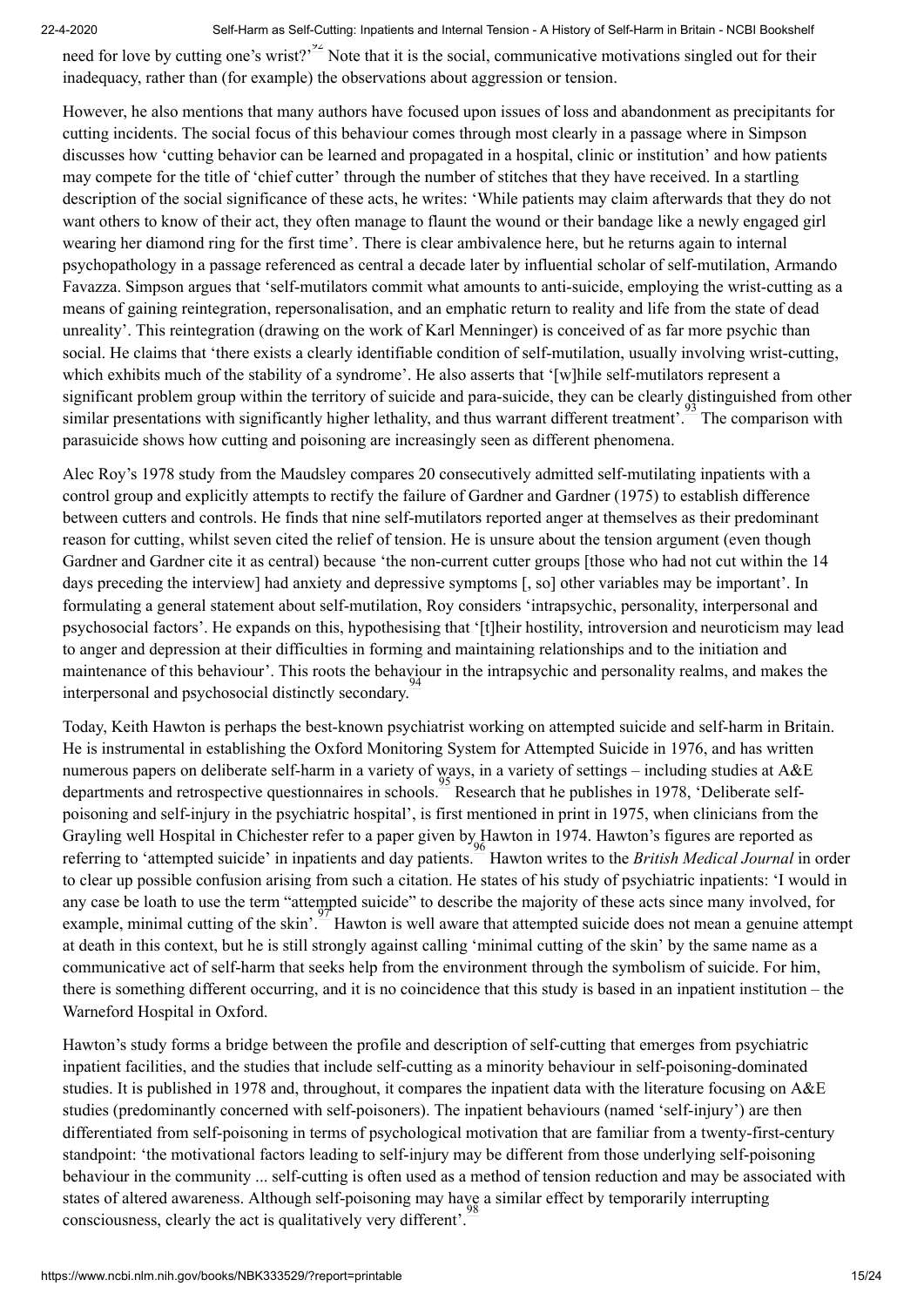What remains implicit in Simpson's choice of a control group of self-poisoners is made explicit by Hawton, who is able to expand upon the qualitative differences between self-cutting and self-poisoning – differences that are still included together without much comment in A&E-based studies. Hawton goes on to state that one patient reported that the difference is between feelings of tension (cutting) and feelings of hopelessness (overdosing): '[S]he cut herself in response to feeling extremely tense, and took an overdose when she felt depressed and hopeless'. This maps quite precisely onto one of Jan Sutton's 'respondents' who is quoted as making the following differentiation nearly 30 years later:

There was always a clear distinction for me between the cutting and the overdosing. The cutting was far more frequent and was about survival, about coping with the intolerable feelings I was carrying inside. Overdosing meanwhile was about giving up for good.

Internal feelings as opposed to giving up for good – feelings of tension contrasted with feelings of hopelessness. It is a differentiation that has endured. Hawton (and Simpson, to a lesser extent) bridges the gap between inpatient studies of cutting and the presentation of self-damaging patients at A&E, giving the self-cutting minority of cutters in the general hospital samples the potential to be psychologically different.

But this again should not simply be viewed as a smooth progression with all researchers singing from the same song sheet. In 1979, the second edition of *Uncommon Psychiatric Syndromes* is published by David Enoch and W.H. Trethowan. Buried in the entry on Munchausen syndrome and related disorders (which involves the chronic fabrication or induction of illness in order to receive medical attention) is an intriguing passage and case study of one 21-year-old female. People who self-mutilate are said to 'scarify themselves with pieces of glass or metal, or indulge in parasuicidal wrist-cutting attempts'. This is said to indicate similarities with Munchausen patients in its 'tendency towards self-inflicted disability, together with a marked degree of attention-seeking behaviour and, perhaps, an unusual tolerance of pain and discomfort'. When the patient is questioned, she says, 'I sometimes feel I have to let the poison out that is in me!', and she also 'admitted to being very angry with herself and to feeling as if she were sitting on a volcano'. These are heavily internally focused motivations, and Enoch and Trethowan do mention that her behaviour 'undoubtedly reveals much of her basic emotional difficulties'. However, they also argue that 'such selfdestructive behaviour  $\frac{101}{101}$  must be seen, if it is to be understood at all, as a method of communication – a cry for help as well as for attention'.<sup>101</sup> There is nothing inevitably internally focussed about self-cutting behaviour, and it can be interpreted either as inward- or outward-looking. Once again, the meaning of behaviour is highly contingent.

Hugh Gethin Morgan's book *Death Wishes?* published in 1980, is based upon extensive study in Bristol. It shows how the assessments of hospital presentations of self-harm are changing. It is already noted how his studies during the early–mid 1970s use the term 'deliberate self-harm' to describe all methods of self-harm. Despite this terminological discussion, as we see at the beginning of this chapter, lacerations are not thought to be meaningfully different behaviour. All this changes by 1979. Here, Morgan argues for strong differentiation between self-poisoning and selfcutting, even though both actions are considered to have only an ambiguous relation towards self-accomplished death. He claims:

In looking for causes of DSH [deliberate self-harm] it is important to consider self-laceration separately in order to discern psychopathological mechanisms which may be peculiar to it and which are not shared by those who take drug overdosage.

Again, the importance of this claim can be seen retrospectively from the point in the early twenty-first century, where self-cutting and self-poisoning are significantly different. Morgan mentions a number of 'American writers' who tend towards a stereotype of a self-cutter being 'an attractive young woman' and suggest that self-cutting is 'in the nature of a schizophrenic psychotic reaction'. Like Myre Sim (see [Introduction\)](https://www.ncbi.nlm.nih.gov/books/n/wt605801/wt605801_intro/), he is unconvinced about the femininity of the stereotype, noting that '[o]ur Bristol survey demonstrated that, at lease in one provincial English city, men outnumber women amongst patients presenting at Hospital Accident and Emergency Departments following selflaceration' and thus the 'beautiful and female' stereotype is simply 'one amongst many'. Thus there is both influence and distance from the American studies from British-based clinicians. Self-cutting emerges from its inpatient context and takes on renewed significance as a psychological object in its own right, whether presenting in an inpatient institution or at A&E.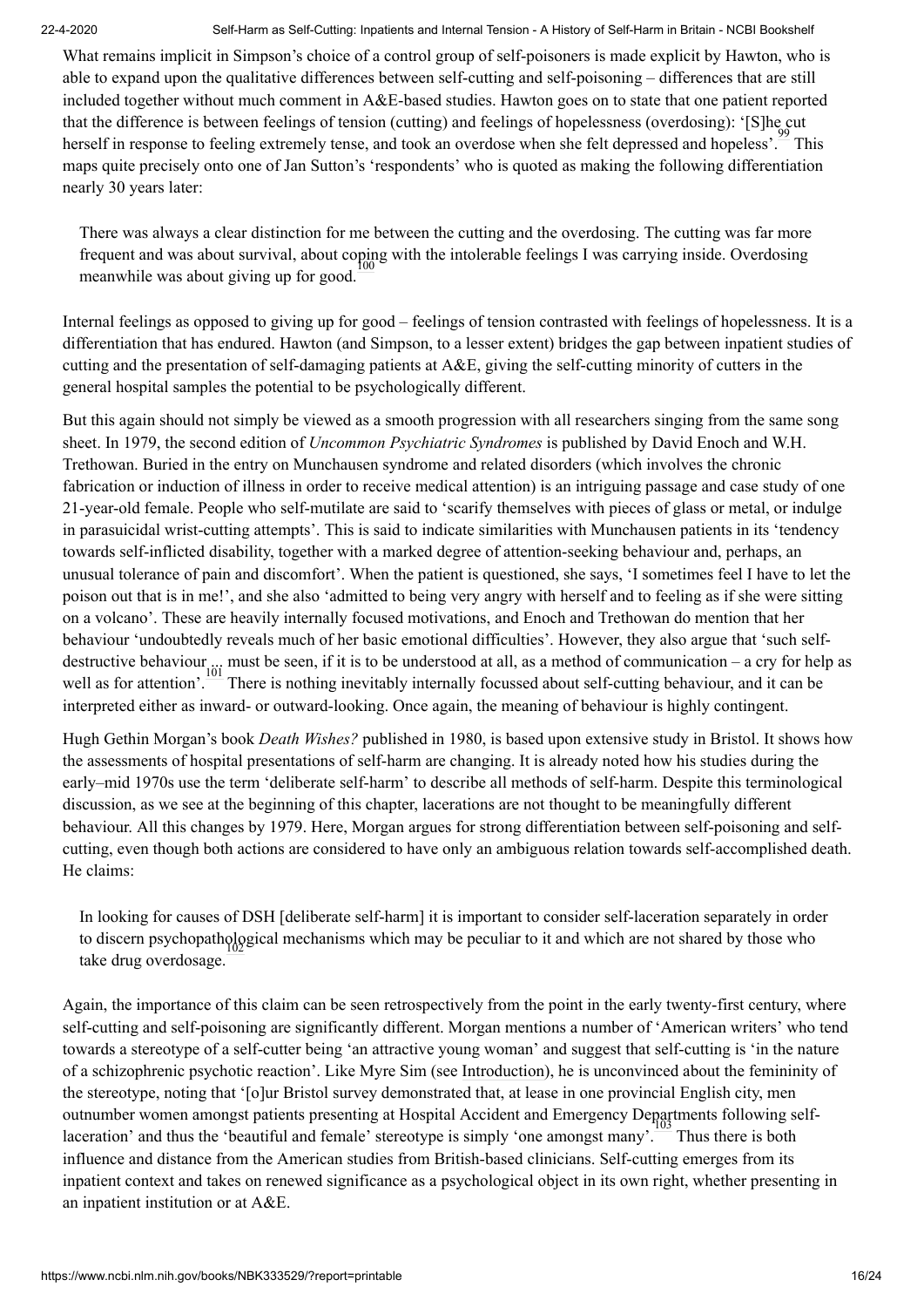Morgan sees self-laceration as concerned with an altered state of consciousness, a need to obtain relief from tension and a high incidence of obsessional, phobic and narcissistic tendencies. Immediately after this discussion, as if to restore a sense of balance, he states that 'DSH cannot be understood entirely in terms of intrapsychic pathology. There is a massive body of evidence testifying to its close relationship with interpersonal social events, and not merely as a blind reaction to them'.<sup>104</sup> Remembering that, for Morgan, DSH refers to both self-cutting and self-poisoning, it is clear that the behaviours are still linked, even if self-cutting requires a level of differentiation and discrete concern.

In 1982, the first edition of Keith Hawton's and José Catalán's *Attempted Suicide* is published. It contains a special chapter entitled 'Self-injury', which details a tripartite division between: 'superficial self-cutting', which is 'usually of the wrist or forearm, associated with little or no suicidal intent'; this is followed by serious self-injury, which involves deep cuts that endanger blood vessels or tendons, as well as shooting, hanging and jumping from buildings which, as they note, 'are usually associated with serious suicidal intent'. Finally, there is the category of selfmutilation that 'may result in disfigurement' and is associated with psychosis; it may or may not be life-threatening. It is obvious that much nosological effort has been expended here. Differences are minutely examined and categorised in multiple ways. The authors mention that in Oxford, 'particular care has been taken to try to identify all cases of self-injury coming to the general hospital, irrespective of whether they have been referred to the hospital psychiatric service'.

Hawton and Catalán note that wrist cutting has been treated as a distinct syndrome (referencing the North American literature), but they are unconvinced, adding that it is 'doubtful whether this is a useful approach to the problem, especially for clinical purposes'. They rehearse the now-familiar picture that '[t]he predominant sensation is one of tension, which steadily mounts until it becomes unbearable ... Immediately before cutting, a sense of numbness or emptiness may be described'. Crucially, this differentiates the behaviour from self-poisoning. They argue that 'clinical teams which manage attempted suicide patients should be familiar with the special problem of patients who deliberately injure themselves, and not just deal with them as if the behaviour was the same as self-poisoning'.<sup>107</sup> This is exceptionally clear. In the second edition of their guide, they further note: 'Wrist-cutting, which is predominantly a behaviour of younger patients, is often repeated and in many cases appears to be a different phenomenon in psychopathological terms from self-poisoning'. We are– so to speak – arrived at the present. And this context is that of the 1980s, where the relationship between the state and social life is being radically reimagined (rolled back), and where neo-liberal ideas of self-reliance and independence are dominant (see [Conclusion](https://www.ncbi.nlm.nih.gov/books/n/wt605801/wt605801_conc/)).

## **The difference between inpatient and outpatient objects of self-harm**

Having demonstrated that self-cutting emerges in certain (inpatient) places in British psychiatry and then is able to migrate and to transform analyses in other (general hospital) arenas, the final task is to ask why the inpatient and A&E objects are so different, despite people lacerating themselves presenting at A&E and many self-cutters also having taken overdoses. A significant part of the answer is to be found in the ways in which different therapeutic environments bring different behaviours to prominence. As noted above, self-cutting behaviour rarely becomes the object of intensive psychiatric scrutiny outside of inpatient institutions. Cutting only becomes scrutinised when inside the high-surveillance environment of a psychiatric inpatient ward.

When describing some implications of their Bristol study in 1975, Morgan et al. found that those patients who fell into the 'not interviewed' category were 'more likely to have lacerated themselves'.<sup>109</sup> In 1977 Norman Kreitman observes that 'there is little doubt that self-injury is under-represented' in the Edinburgh statistics.<sup>116</sup> Richard Turner and Hugh Gethin Morgan note in 1979 that casualty-department-based samples cannot be regarded as representative of all self-harmers, because it has been shown that '20% of all those who present to Accident and Emergency Departments were discharged home without being admitted to hospital, and these [so discharged] were younger and more likely to have lacerated themselves than those admitted to medical wards'. The method of self-harm has practical consequences, as one escapes psychiatric scrutiny with greater regularity at a general hospital if cutting rather than poisoning. 110

https://www.ncbi.nlm.nih.gov/books/NBK333529/?report=printable 17/24 Similarly, Hawton notes of his 1978 inpatient study that 'patients with minor scratches and cuts reported in this study might not have been referred to the general hospital and thereby identified if they had done this in the community'. At A&E, however, Morgan reports that self-laceration might 'appear trivial when seen in hospital Accident and Emergency Departments'. Conversely, self-poisoning figures regularly in the symptomatology of 'self-cutters' but is rarely emphasised. Waldenberg notes that many of his group of 'wrist-cutters' also took overdoses without intending to die.<sup>111</sup> Gardner and Gardner relate: 'We also had the impression that individual cutters took overdoses of drugs more often than the controls, but the actual number of cutters who had taken one or more overdoses was not 115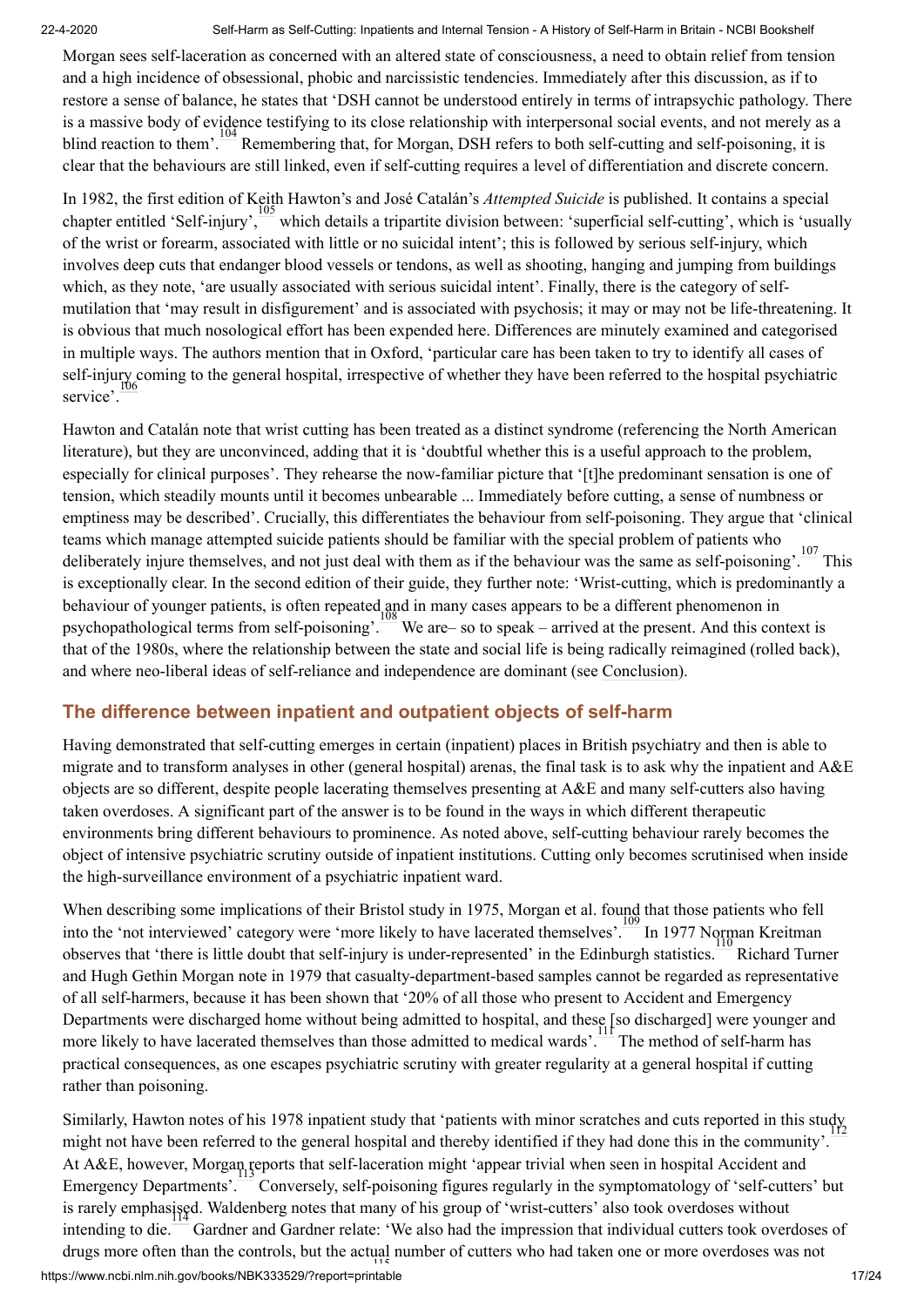significantly different from the control group'.<sup>113</sup> It is clear that the kinds of behaviour that come under psychiatric scrutiny in psychiatric hospitals and in community studies are very different.

The information that constitutes the inpatient studies relies heavily upon the levels of psychological and biographical scrutiny that only the inpatient setting can provide. McEvedy's dissertation provides a good example of this. The appendix of case histories he provides for each of his 'cutters' reveals the initial reason for admission of these patients. These reasons for admission include: 'hysterical paresis of the right leg', a suicidal attempt involving barbiturates, 'abnormal eating habits and loss of weight', 'difficulty getting along with people and depression', a referral from an Approved School because of depression and an incident involving severely 'slashed her wrists [and] an overdose of aspirin'. Another patient is referred to the Maudsley's forensic unit on a charge of shoplifting and was considered to be in need of admission because of an 'apparently sincere attempt at suicide by taking an overdose of tablets'. Another patient is admitted due to supposed temper tantrums and spiteful behaviour towards other children. The only patient admitted for self-cutting is Kay R., who came to be at St Francis because of the severely slashed wrists and an aspirin overdose – but the mention of the severity seems to preclude the kind of cutting in which McEvedy is interested.

However, once these people are inpatients, other behaviours are discovered retrospectively: Penelope E. is described as pulling the emergency cord on a train then presenting herself to train staff with cuts and scratches, which the police think self-inflicted. This case is apparently not referred for any kind of psychological attention. Similarly, after Kay R.'s admission doctors learn of a past surgical procedure to remove a needle fragment from her leg – allegedly the result of a fall over her sewing basket – an explanation the staff considers 'extremely unlikely' in retrospect. Whilst in the hospital she puts scissors in her mouth in a way that 'alarmed the nurses' and is referred to the psychiatrist, but does not end up seeing one.<sup>110</sup> This all points to how rarely certain self-damaging behaviours come under psychiatric scrutiny if performed outside of psychiatric inpatient settings.

J.B. Watson's patient is admitted for cutting – carried out in a particularly visible way. As Watson reports, the patient 'became anxious and depressed and began to cut herself with glass or razor blades on her arms and face. She was admitted to a psychiatric unit'.<sup>IT</sup> It seems fair to assume that cuts on the face are much more noticeable (and perhaps more alarming) than those easily concealed on arms or legs. It is evident that very few self-cutters of the current literature cut themselves on the face, and facial self-mutilation is considered to be rather different to the kind of selfharm discussed here.<sup>118</sup> In 1972 Waldenberg is specific that only one of his patients is admitted due to self-cutting behaviour.  $\overline{A}$  Again, this shows how behaviours such as cutting are much more likely to come to light once a patient is inside an inpatient institution, with all the opportunities for scrutiny (and perhaps desire for resistance of prescribed routines) that it entails. This could explain why this behaviour does not at first figure so prominently outside of these institutions. The environment is key in bringing to light certain forms of behaviour. 119

This may be (in part) because doctors do not believe cutting one's wrists to be a particularly dangerous act, in the sense that it rarely endangers life. McEvedy states that it is 'unlikely that death will result from a slash of the wrists' even though popular opinion 'continues to hold the belief that an injury [to the wrists] will prove rapidly fatal'.<sup>I20</sup> In 1975, Simpson transforms this clinical view into numbers, as we have seen: '[A]ll acts of wrist-cutting were estimated at a lethality of 4 [lowest lethality]. There was a wider scatter of lethality scores for the self-poisoners, and an average score of 3.4'. Incidentally, this is something also noted by the North American studies of self-cutting. One influential study observes that wrist cutting 'is an unusually difficult way to draw large amounts of blood', whilst another claims that ' wrist slashing' is 'a notoriously poor method of suicide'.<sup>122</sup> This means that people presenting at hospital are less likely to be admitted, and that cuts on the arms (but not the wrists) are unlikely to be discovered, let alone be the cause of a trip to A&E. However, once a clinical object is established in inpatient facilities, it can travel and become a psychologically distinct category, into which A&E patients might fall.

# **Concluding thoughts**

Self-cutting emerges as an epidemic phenomenon and a management problem in psychiatric inpatient institutions, and it shifts from these sociologically informed perspectives towards an approach more focused upon an internal psychopathology which involves intolerable psychic tension. After this has become stable, it migrates to A&E departments, and informs analyses of the small numbers of self-cutters who present there. Thus, self-cutting and selfpoisoning, treated as largely similarly motivated in A&E studies in the early 1970s, are strongly differentiated by the end of that decade.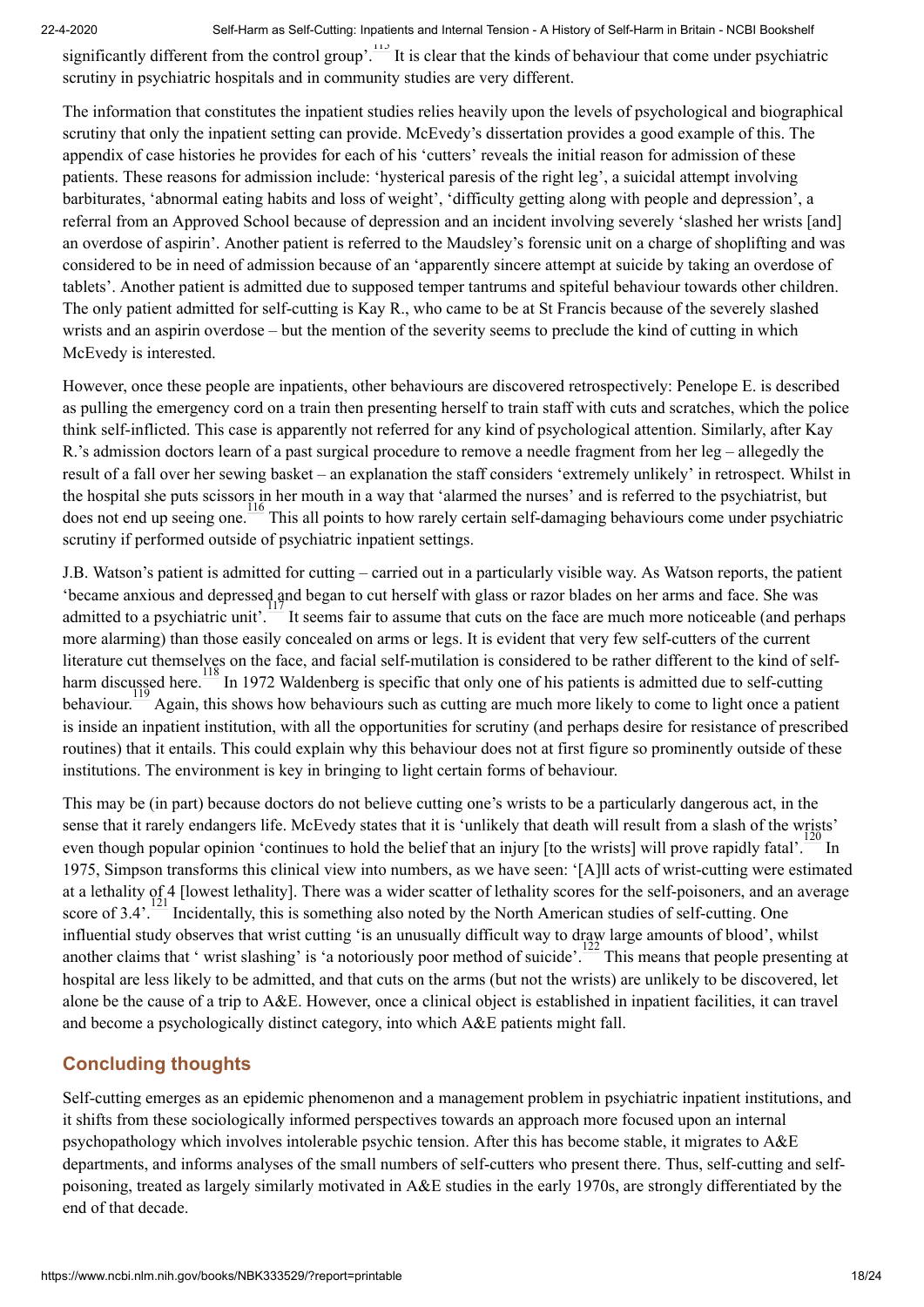This chapter charts the changes in explanations for an emergent mental health problem in Britain during the 1960s and 1970s. The behaviour, which is called self-cutting, wrist-cutting, self-harm and self-mutilation, does feature in the studies that focus upon self-poisoning, but is largely ignored as a methodological quirk, as is shown at the outset of this chapter. This contrasts with the emergence of cutting in psychiatric inpatient institutions – which first figures as a management and behavioural epidemic problem. The management problems (and the negative reactions of some staff members) feed into an emphasis of internal, psychopathological aspects of the phenomenon, rather than the communicative, imitative and competitive (potentially 'manipulative') aspects. When this has sufficiently stabilised, it is able to inform studies based at general hospitals. Explanations emphasising internal over possible external factors find traction when compared to the self-poisoning at A&E departments.

Self-cutting also receives a boost in visibility when it features in the American Psychiatric Association's Diagnostic and Statistical Manual of Mental Disorders for the first time in 1980 (DSM-III), as a possible symptom of borderline personality disorder. Hawton and Catalán mention 'personality disorders' in their analysis of self-mutilation in 1982 and, in the second edition of the same text (1987), they add the following sentence: 'In the USA the DSM III diagnosis of "borderline personality disorder" would often be used for such individuals'.<sup>123</sup> This implies that the DSM and borderline are involved in the increasing prominence of such symptoms – as self-mutilation features in the DSM for the first time as a symptom of borderline in 1980. By 2014, it is afforded a diagnosis of its own: Non-Suicidal Self-Injury.

The behaviours of self-poisoning and self-cutting emerge in very different institutional settings, despite their common co-occurrence in the same patients. Self-poisoning is much more likely to bring a person under medical scrutiny, whereas superficial cuts to the arms are much more likely to be noticed when a person is already in an inpatient setting. This gap between inpatient and A&E studies has been forgotten in the transformation in the visibility of the two behaviours of self-cutting and self-poisoning.

## **Footnotes**

- 1 Lawson AAH, Mitchell I. Patients with Acute Poisoning Seen in a General Medical Unit (1960–71). British Medical Journal. 1972;4(5833):153. [PMC free article: [PMC1786436\]](https://www.ncbi.nlm.nih.gov/pmc/articles/PMC1786436/) [\[PubMed:](https://www.ncbi.nlm.nih.gov/pubmed/5078448) 5078448]
- 2 Smith AJ. Self-Poisoning with Drugs: a Worsening Situation. British Medical Journal. [1972;4\(5833\):157–159.](https://www.ncbi.nlm.nih.gov/pmc/articles/PMC1786408/) [PMC free article: PMC1786408] [[PubMed:](https://www.ncbi.nlm.nih.gov/pubmed/5078449) 5078449]
- 3 Holding TA, Buglass D, Duffy JC, Kreitman N. Parasuicide in Edinburgh A Seven-Year Review 1968–1974. British Journal of Psychiatry. 1977;130:534. [[PubMed:](https://www.ncbi.nlm.nih.gov/pubmed/871567) 871567]; Hawton K, O'Grady J, Osborn M, Cole D. Adolescents who Take Overdoses: Their Characteristics, Problems and Contacts with Helping Agencies. British Journal of Psychiatry. 1982;140:118–123. [\[PubMed:](https://www.ncbi.nlm.nih.gov/pubmed/7074292) 7074292]
- 4 Chaney S. PhD Thesis. University College London; 2013. Self-Mutilation and Psychiatry: Impulse, Identity and the Unconscious in British Explanations of Self-Inflicted Injury, c. 1864–1914.
- 5 Batchelor IRC. Attempted Suicide. British Medical Journal. 1955:595. [PMC free article: [PMC2061297\]](https://www.ncbi.nlm.nih.gov/pmc/articles/PMC2061297/) [PubMed: [13230567](https://www.ncbi.nlm.nih.gov/pubmed/13230567)]
- 6 Kessel N. Attempted Suicide. Medical World. 1962;97:312. [PubMed: [14032132](https://www.ncbi.nlm.nih.gov/pubmed/14032132)]
- 7 Morgan HG, Pocock Helen, Pottle Susan. The Urban Distribution of Non-Fatal Deliberate Self-Harm. British Journal of Psychiatry. 1975;126:320. [\[PubMed:](https://www.ncbi.nlm.nih.gov/pubmed/1148565) 1148565]
- 8 Kreitman N. Parasuicide. London: John Wiley & Sons; 1977. p. 8.
- 9 See Millard C. MA Thesis. University of York; 2007. Self-Mutilation: Emergence, Exclusions and Contexts 1967–1976.; Millard C. Making the Cut: The Production of "Self-harm" in Anglo-Saxon Psychiatry. History of the Human Sciences. 2013;26(2):126–150. [PMC free article: [PMC3652708\]](https://www.ncbi.nlm.nih.gov/pmc/articles/PMC3652708/) [PubMed: [23741086](https://www.ncbi.nlm.nih.gov/pubmed/23741086)]; Brickman BJ. "Delicate" Cutters: Gendered Self-mutilation and Attractive Flesh in Medical Discourse. Body and Society. 2004;10(4):87–111.
- 10 Simpson MA. Self Mutilation and Suicide. In: Shneidman ES, editor. Suicidology: Contemporary Developments. New York: Grune and Stratton; 1976. p. 310.
- 11 The most cited articles are: Graff H, Mallin R. The Syndrome of the Wrist Cutter. American Journal of Psychiatry. 1967;124:36–42. [\[PubMed:](https://www.ncbi.nlm.nih.gov/pubmed/6025949) 6025949]; Crabtree L Jr. A Psychotherapeutic Encounter with a Self-mutilating Patient. Psychiatry. 1967;30:91–100. [\[PubMed:](https://www.ncbi.nlm.nih.gov/pubmed/6035430) 6035430]; Grunebaum H, Klerman G. Wrist Slashing. American Journal of Psychiatry. [1967;124:527–534.](https://www.ncbi.nlm.nih.gov/pubmed/6057598) [PubMed: 6057598]; Pao P. The Syndrome of Delicate Self-cutting. British Journal of Medical Psychology. [1969;42:195–205.](https://www.ncbi.nlm.nih.gov/pubmed/5808710) [PubMed: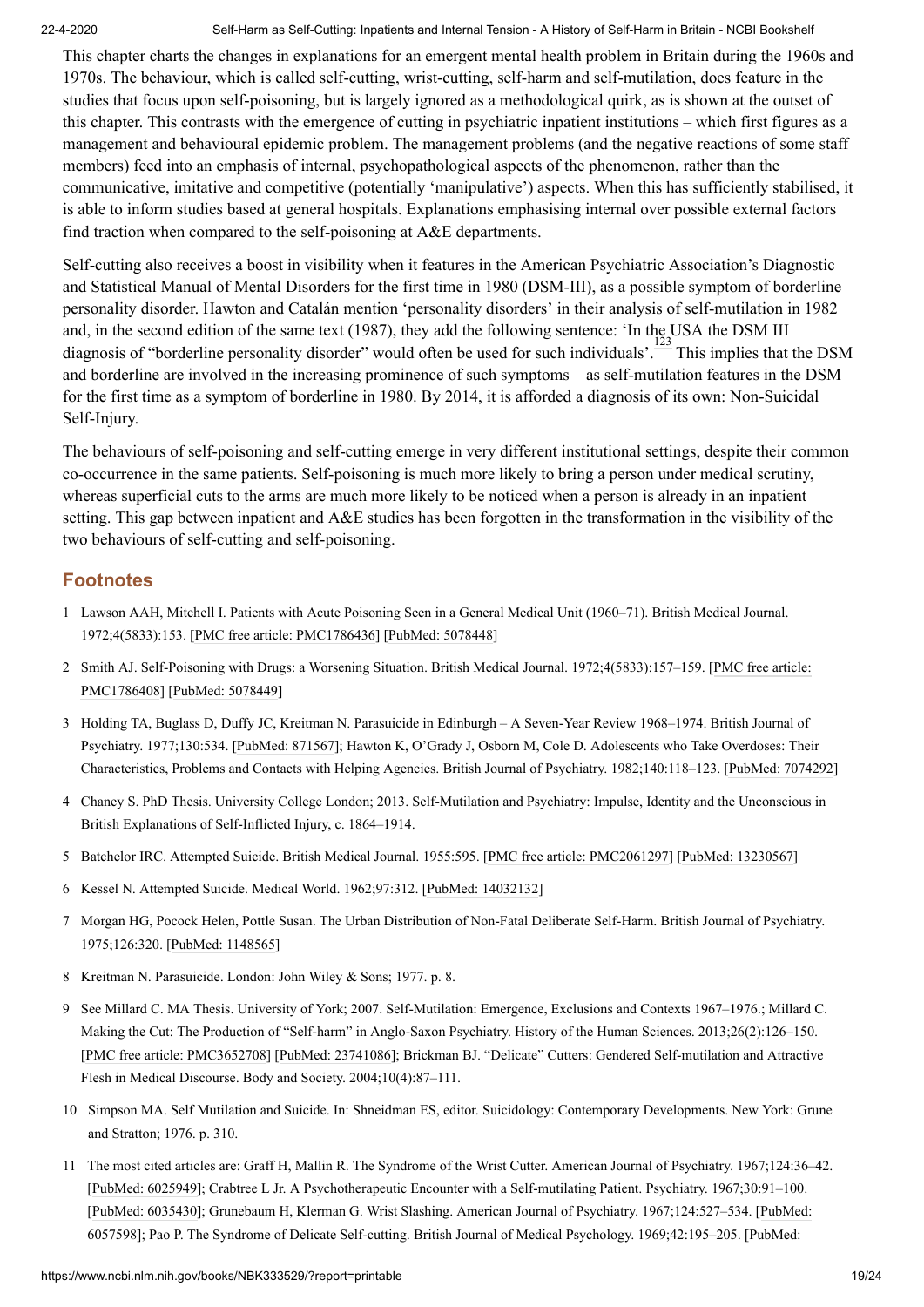5808710]; Kafka JS. The Body as Transitional Object: A Psychoanalytic Study of a [Self-mutilating](https://www.ncbi.nlm.nih.gov/pubmed/5808710) Patient. British Journal of Medical Psychology. 1969;42:207–212. [\[PubMed:](https://www.ncbi.nlm.nih.gov/pubmed/5808711) 5808711]; Asch S. Wrist Scratching as a Symptom of Anhedonia: A Predepressive State. Psychoanalytic Quarterly. 1971;40:603–613. [\[PubMed:](https://www.ncbi.nlm.nih.gov/pubmed/5122957) 5122957]; Rosenthal R, Rinzler C, Wallsch R, Klausner E. Wrist-cutting syndrome: the meaning of a gesture. American Journal of Psychiatry. 1972;128:1363–1368. [[PubMed:](https://www.ncbi.nlm.nih.gov/pubmed/5020184) 5020184]

- 12 American Psychiatric Association. Diagnostic and Statistical Manual of Mental Disorders. 5th ed. Washington, D.C.: American Psychiatric Association; 2013. Non-Suicidal Self-Injury; p. 803.
- 13 Tantam D, Huband N. Understanding Repeated Self-Injury: A Multidisciplinary Approach. Basingstoke: Palgrave Macmillan; 2009. p. 1.
- 14 Fagin L. Repeated Self-Injury: Perspective from General Psychiatry. Advances in Psychiatric Treatment. 2006;12:193.
- 15 Walsh B, Rosen P. Self-mutilation: Theory, Research and Treatment. Guildford: Guildford Press; 1988. p. 32., quoted in Favazza A. Bodies Under Siege: Self-Mutilation, Nonsuicidal Self-Injury, and Body Modification in Culture and Psychiatry. 3rd ed. Baltimore: Johns Hopkins University Press; 2011. pp. 198–199.
- 16 Sutton J. Healing the Hurt Within: Understand Self-Injury and Self-Harm, and Heal the Emotional Wounds. 3rd ed. Oxford: How To Books; 2007. p. 14.
- 17 Pengelly N, Ford B, Blenkiron P, Reilly S. Harm Minimisation after Repeated Self-harm: Development of a Trust Handbook. Psychiatric Bulletin. 2008;32:63.
- 18 Favazza. Bodies Under Siege. 3rd ed. p. 198.
- 19 Royal College of Psychiatrists. Self-harm, Suicide and Risk: Helping People Who Self-harm. College Report CR158. 2010. [accessed 30 January 2015]. p. 6. online at: <http://www.rcpsych.ac.uk/files/pdfversion/cr158.pdf>.
- 20 Hawton K, Saunders KEA, O'Connor RC. Self-harm and Suicide in Adolescents. Lancet. [2012;379\(9834\):2373–2374.](https://www.ncbi.nlm.nih.gov/pubmed/22726518) [PubMed: 22726518]
- 21 Sutton. Healing the Hurt Within. :105–106.
- 22 Adler PA, Adler P. The Tender Cut: Inside the Hidden World of Self-Injury. New York: New York University Press; 2011. ; McShane T. Blades, Blood and Bandages. Basingstoke: Palgrave Macmillan; 2012. ; McCormick P. Cut. London: Collins Flamingo; 2009. ; Rainfield C. Scars. Lodi, New Jersey: Westside Books; 2011.
- 23 James Shelly A. Doctor of Clinical Psychology Research Project. Albany, New Zealand: Massey University; 2013. Has Cutting Become Cool? Normalising, Social Influence and Socially Motivated Deliberate Self-Harm in Adolescent Girls.
- 24 Chaney S. "A Hideous Torture on Himself": Madness and Self-Mutilation in Victorian Literature. Journal of Medical Humanities. 2011;32:280. [PMC free article: [PMC3405242\]](https://www.ncbi.nlm.nih.gov/pmc/articles/PMC3405242/) [PubMed: [21837447\]](https://www.ncbi.nlm.nih.gov/pubmed/21837447). Some twentieth-century clinical studies deal with selfmutilation by people labelled as 'subnormal' or 'defective' (what would now be called learning difficulties) characterised by repetitive head-banging or self-biting. There is also significant literature on self-mutilation in people with Lesch-Nyhan or Cornelia De Lange syndromes, which are serious and severely inhibiting chromosomal and genetic conditions. This is significantly different, with only minimal relevance to the emergence of the contemporary self-mutilation stereotypes.
- 25 Strauss A, Schatzman L, Bucher R, Ehrlich D, Sabshin M. Psychiatric Ideologies and Institutions. London: Collier-Macmillan Limited; 1964. p. 12.
- 26 Offer D, Barglow P. Adolescent and Young Adult Self-Mutilation Incidents in a General Psychiatric Hospital. Archives of General Psychiatry. 1960;3:194. [PubMed: [14428361](https://www.ncbi.nlm.nih.gov/pubmed/14428361)]
- 27 Offer, Barglow Self-Mutilation Incidents. 1960:195. [PubMed: [14428361](https://www.ncbi.nlm.nih.gov/pubmed/14428361)]
- 28 See Stanton AH, Schwartz MS. The Mental Hospital. London: Tavistock Publications; 1954.
- 29 Offer, Barglow Self-mutilation Incidents. 1960:201.
- 30 Staub ME. Madness Is Civilization: When the Diagnosis Was Social, 1948–1980. London: University of Chicago Press; 2011.
- 31 Main TF. The Ailment. Medical Psychology. 1957;30(3):129–145. [PubMed: [13460203](https://www.ncbi.nlm.nih.gov/pubmed/13460203)]
- 32 Dorrell W. Dr Colin McEvedy. Independent. 2005 August 30; [accessed 30 January 2015]; online at: http://www.independent [.co.uk/news/obituaries/dr-colin-mcevedy-8715136.html.;](http://www.independent.co.uk/news/obituaries/dr-colin-mcevedy-8715136.html) Richmond C. Colin McEvedy. British Medical Journal. 2005;331:847.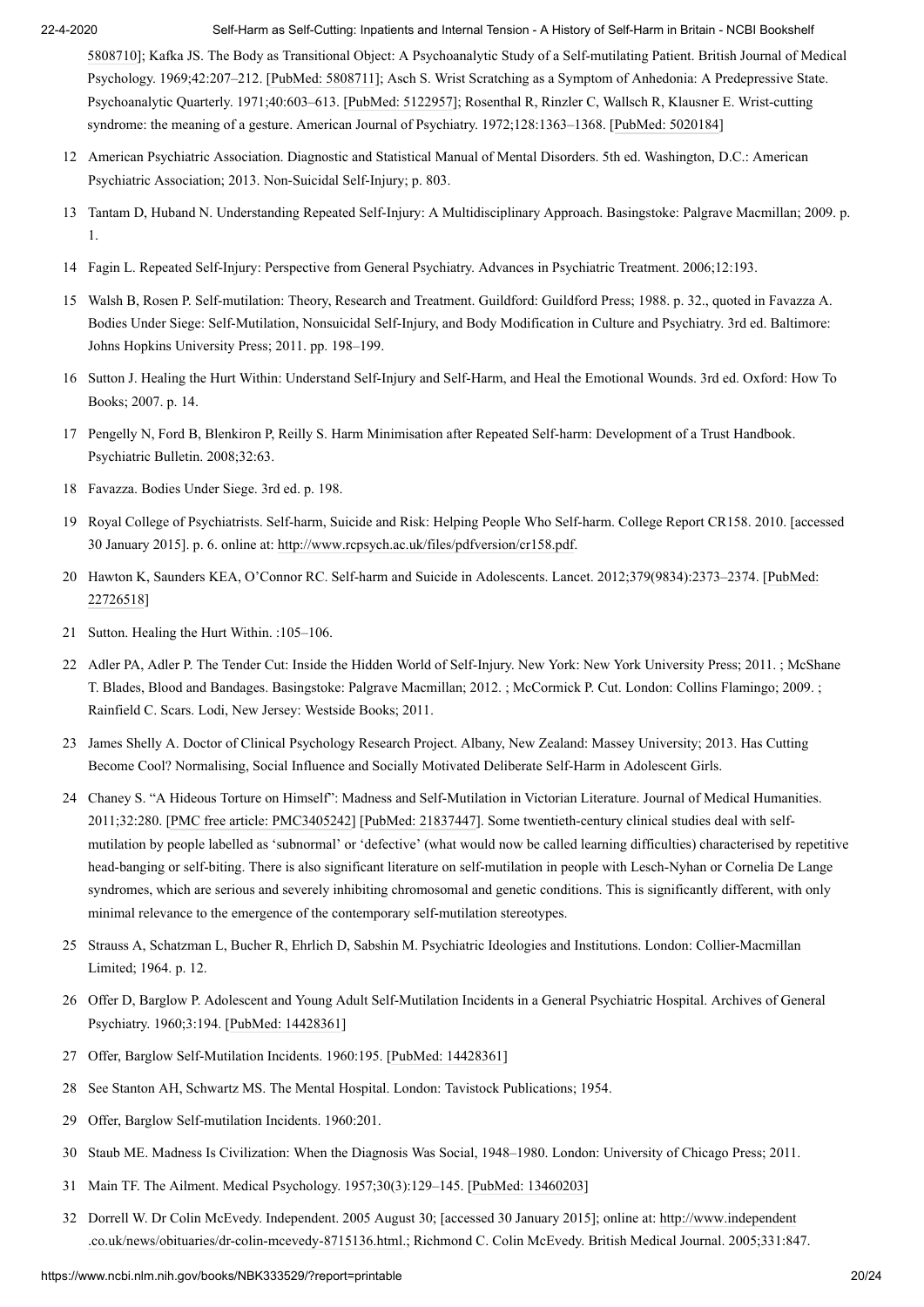- 33 Moss PD, McEvedy CP. An Epidemic of Overbreathing Among Schoolgirls. British Medical Journal. [1966;2:1295–1300.](https://www.ncbi.nlm.nih.gov/pmc/articles/PMC1944262/) [PMC free article: PMC1944262] [[PubMed:](https://www.ncbi.nlm.nih.gov/pubmed/5924817) 5924817]; McEvedy CP, Griffith A, Hall T. Two School Epidemics. British Medical Journal. 1966;2:1300–1302. [PMC free article: [PMC1944327\]](https://www.ncbi.nlm.nih.gov/pmc/articles/PMC1944327/) [[PubMed:](https://www.ncbi.nlm.nih.gov/pubmed/5332524) 5332524]
- 34 McEvedy CP. Diploma of Psychological Medicine Dissertation. University of London; 1963. Self-Inflicted Injuries; p. 25.
- 35 McEvedy. Self-inflicted Injuries. :7.
- 36 Ibid. 28
- 37 McEvedy. Self-inflicted Injuries. :8.. There is much historical work to be done on how slashed wrists become associated with suicide. Sarah Chaney informs me from her studies of self-mutilation in Victorian asylums that cut throats are judged as suicidal, but not cuts anywhere else (with the extremely occasional exception concerning veins on the inside of the elbow). McEvedy himself refers to 'popular opinion, perhaps fed by vague memories of the suicidal techniques of the ancient roman aristocracy, continues to hold the belief that an injury [to the wrists] will prove rapidly fatal'. It would be very interesting to chart when the idea of wrist-cutting became suggestive of suicide – gestural or otherwise. Unfortunately, the scope of the present chapter precludes such a study.
- 38 McEvedy. Self-inflicted Injuries. :21.
- 39 Ibid. 12
- 40 Ibid. 9, 14, 23
- 41 Ibid. 28–9
- 42 Ibid. 13, 28, 8
- 43 Ibid. 29
- 44 For example, Royal College of Psychiatrists. Helping People Who Self-Harm. :6, 21.
- 45 McEvedy CP, Beard AW. Royal Free Epidemic of 1955: A Reconsideration. British Medical Journal. [1970;1\(5687\):7–11.](https://www.ncbi.nlm.nih.gov/pmc/articles/PMC1700894/) [PMC free article: PMC1700894] [[PubMed:](https://www.ncbi.nlm.nih.gov/pubmed/5411611) 5411611]
- 46 For example Skegg K. Self-harm. Lancet. 2005;366(9495):1471–1483. [PubMed: [16243093\]](https://www.ncbi.nlm.nih.gov/pubmed/16243093)
- 47 An article on this subject from the late 1960s argues that 'we feel that this [prison mutilation] is less a reflection of a personality pattern of turning anger inward than it is a reaction to confinement'. Claghorn JL, Beto DR. Self-Mutilation in a Prison Mental Hospital. Journal of Social Therapy. 1967;13:140.
- 48 McKerracher DW, Street DRK, Segal LJ. A Comparison of the Behaviour Problems Presented by Male and Female Subnormal Offenders. British Journal of Psychiatry. 1966;112:891–897. [[PubMed:](https://www.ncbi.nlm.nih.gov/pubmed/5970909) 5970909]; McKerracher DW, Loughnane T, Watson RA. Self-Mutilation in Female Psychopaths. British Journal of Psychiatry. 1968;114:829–832. [\[PubMed:](https://www.ncbi.nlm.nih.gov/pubmed/5662939) 5662939]
- 49 Graham F. Probability of Detection and Institutional Vandalism. British Journal of Criminology. 1981;21(4):361.
- 50 McKerracher, Street, Segal Comparison of Behaviour Problems. :896.
- 51 Ibid.
- 52 The terms 'psychopath' and 'psychopathy' are broad and loosely defined both in the 1960s and today. Martyn Pickersgill has written of the 'profound uncertainties and ambivalences [that] are evident even within expert discourse' on psychopathy. Pickersgill M. Psyche, Soma, and Science Studies: New Directions in the Sociology of Mental Health and Illness. Journal of Mental Health. 2010;19(4):388. [PubMed: [20636122\]](https://www.ncbi.nlm.nih.gov/pubmed/20636122); see also: Pickersgill M. Between Soma and Society: Neuroscience and the Ontology of Psychopathy. BioSocieties. 2009;4:45–60.
- 53 McKerracher, Loughnane, Watson Self-mutilation. :829. [[PubMed:](https://www.ncbi.nlm.nih.gov/pubmed/5662939) 5662939]
- 54 Ibid. 830
- 55 Ibid. 831
- 56 Ibid. 830–1
- 57 Matthews PC. Epidemic Self-Injury in an Adolescent Unit. International Journal of Social Psychiatry. [1968;14:131.](https://www.ncbi.nlm.nih.gov/pubmed/5698641) [PubMed: 5698641]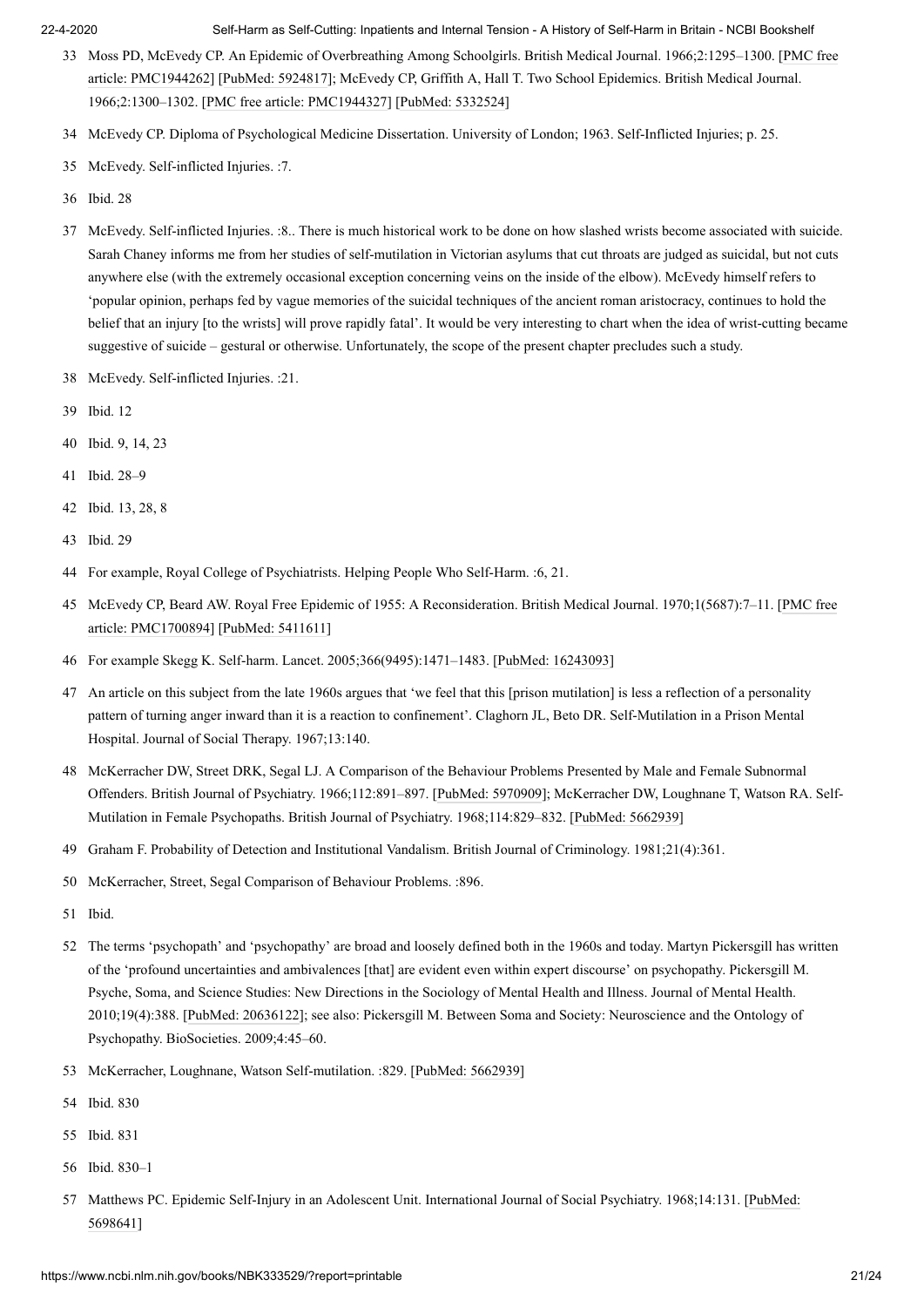- 58 Kelly GA. The Psychology of Personal Constructs. 2 Vols. New York: Norton; 1955.
- 59 Watson JP. Relationship between a Self-mutilating Patient and her Doctor. Psychotherapy and Psychosomatics. 1970;18:67–68. [[PubMed:](https://www.ncbi.nlm.nih.gov/pubmed/5520681) 5520681]
- 60 Watson. Self-mutilating Patient. :70.
- 61 Ibid. 71
- 62 See Brickman, '"Delicate" Cutters' and Millard, 'Making the Cut'
- 63 Keller AMR. MSc Thesis. University of London: Institute of Psychiatry; 1970. Self-Mutilation; p. 4.
- 64 Keller. Self-Mutilation. :2, 8, 12–13.
- 65 Ballinger BR. Minor Self-Injury. British Journal of Psychiatry. 1971;118:535. [\[PubMed:](https://www.ncbi.nlm.nih.gov/pubmed/5089615) 5089615]
- 66 Ballinger. Minor Self-Injury. :536–537.
- 67 For example, Gardner AR, Gardner AJ. Self-mutilation, Obsessionality and Narcissism. British Journal of Psychiatry. 1975;127:127– 132. [[PubMed:](https://www.ncbi.nlm.nih.gov/pubmed/1182364) 1182364]; Roy Alec. Self-Mutilation. British Journal of Medical Psychology. 1978;51:201–203. [[PubMed:](https://www.ncbi.nlm.nih.gov/pubmed/646965) 646965]
- 68 Bhugra D. Culture and Self Harm: Attempted Suicide in South Asians in London. London: Psychology Press; 1994.
- 69 Waldenberg SSA. MPhil Thesis. University of London: Institute of Psychiatry; 1972. Wrist-Cutting: A Psychiatric Enquiry; p. 12.
- 70 Waldenberg. Wrist-Cutting. :38.
- 71 See Millard. Making the Cut. :137–140.
- 72 Waldenberg. Wrist-Cutting. Abstract (unnumbered page)
- 73 Waldenberg. Wrist-Cutting. :3.. He does mention the 'much less profuse British literature on the subject', citing only McEvedy, 'Selfinflicted Injuries', and McKerracher, Loughnane and Watson, 'Self-mutilation'. Waldenberg. Wrist-Cutting. :4–5.
- 74 Waldenberg. Wrist-Cutting. :24.
- 75 Pao, quoted in Waldenberg. Wrist-Cutting. :2.
- 76 Waldenberg. Wrist-Cutting. :3, 5.
- 77 Waldenberg. Wrist-Cutting. :1.. Here it seems that Waldenberg has accepted that the behaviour is attention-seeking, but it becomes clear later that this is not a point pressed in the dissertation.
- 78 Waldenberg. Wrist-Cutting. 38:42–43.
- 79 Ibid. 1, 30
- 80 Ibid. 37, 43
- 81 Ibid. 40, 43–4
- 82 Ibid. 43–4
- 83 Ibid. 13, 39
- 84 Crown S, Crisp AH. A Short Clinical Diagnostic Self-rating Scale for Psychoneurotic Patients: The Middlesex Hospital Questionnaire (M.H.Q.). British Journal of Psychiatry. 1966;112:917–923. [[PubMed:](https://www.ncbi.nlm.nih.gov/pubmed/5970912) 5970912]; Sandler J. Studies in Psychopathology using at Self-Assessment Inventory. I. The Development and Construction of the Inventory. British Journal of Medical Psychology. 1954;27:147– 152. [PubMed: [13172412\]](https://www.ncbi.nlm.nih.gov/pubmed/13172412)
- 85 Gardner, Gardner Self-mutilation. :127.
- 86 Ibid. 128–9
- 87 Ibid. 131
- 88 Simpson MA. Phenomenology of Self-Mutilation in a General Hospital Setting. Canadian Psychiatric Association Journal. 1975;20(6):429–434. [\[PubMed:](https://www.ncbi.nlm.nih.gov/pubmed/1192328) 1192328]; Simpson MA. Self-Mutilation and Suicide. In: Schneidman ES, editor. Suicidology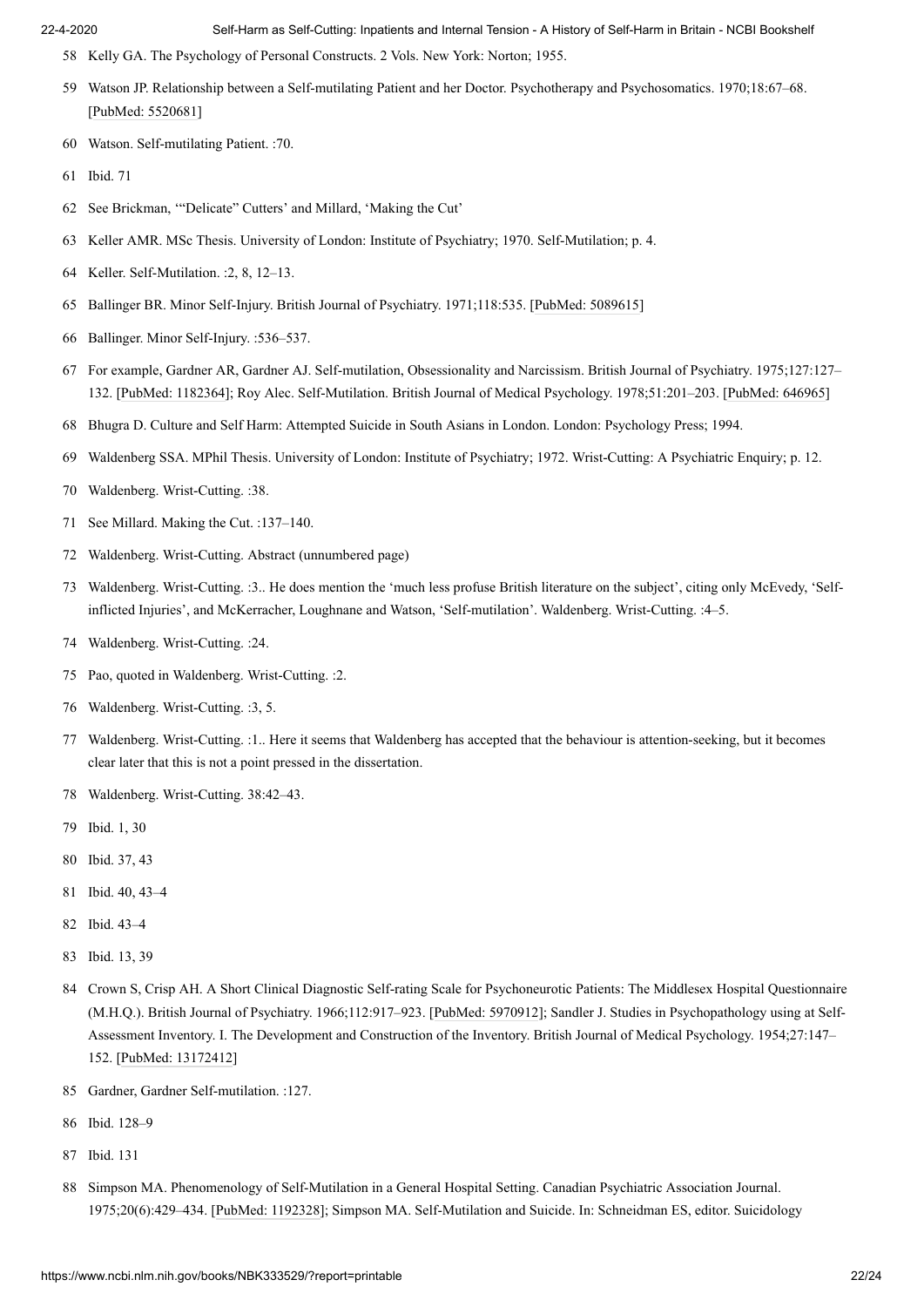Contemporary Developments. 1976. pp. 286–315.; Simpson MA. Medical Education: A Critical Approach. London: Butterworths; 1972. ; Simpson MA. Dynamische Psychiatrie. Vol. 1. 1977. Self-Mutilation and Borderline Syndrome; pp. 42–48.

- 89 Simpson. Phenomenology. :429–430. [PMC free article: [PMC1013330\]](https://www.ncbi.nlm.nih.gov/pmc/articles/PMC1013330/) [\[PubMed:](https://www.ncbi.nlm.nih.gov/pubmed/1219128) 1219128]
- 90 Ibid. 430, 432
- 91 Ibid. 431–2
- 92 Ibid. 290, 295
- 93 Ibid. 296–7, 310
- 94 Roy Alec. Self-mutilation. British Journal of Medical Psychology. 1978;51:201–203. [[PubMed:](https://www.ncbi.nlm.nih.gov/pubmed/646965) 646965]
- 95 For example, Hawton K, Rodham K, Evans E, Weatherall R. Deliberate Self Harm in Adolescents: Self Report Survey in Schools in England. British Medical Journal. 2002;325:1207–1211. [PMC free article: [PMC135492](https://www.ncbi.nlm.nih.gov/pmc/articles/PMC135492/)] [PubMed: [12446536](https://www.ncbi.nlm.nih.gov/pubmed/12446536)]; Hawton K, Goldacre M. Hospital Admissions for Adverse Effects of Medicinal Agents (Mainly Self-Poisoning) Among Adolescents in the Oxford Region. British Journal of Psychiatry. 1982;141:166–170. [[PubMed:](https://www.ncbi.nlm.nih.gov/pubmed/7116057) 7116057]
- 96 Pallis D, Langley A, Birtchnell D. Excessive Use of Psychiatric Services by Suicidal Patients. British Medical Journal. 1975;3(5977):216. [PMC free article: [PMC1674144](https://www.ncbi.nlm.nih.gov/pmc/articles/PMC1674144/)] [[PubMed:](https://www.ncbi.nlm.nih.gov/pubmed/1148738) 1148738]
- 97 Hawton K. Excessive Use of Psychiatric Services. British Medical Journal. 1975;3(5983):595. [PMC free article: [PMC1674519](https://www.ncbi.nlm.nih.gov/pmc/articles/PMC1674519/)] [[PubMed:](https://www.ncbi.nlm.nih.gov/pubmed/1174843) 1174843]
- 98 Hawton K. Deliberate Self-poisoning and Self-injury in the Psychiatric Hospital. British Journal of Medical Psychology. 1978;51(3):257–258. [\[PubMed:](https://www.ncbi.nlm.nih.gov/pubmed/687528) 687528]
- 99 Hawton. Deliberate Self-poisoning and Self-injury. :258.
- 100 Sutton. Healing the Hurt Within. :112.
- 101 Enoch MD, Trethowan WH. Uncommon Psychiatric Syndromes. 2nd ed. Bristol: John Wright and Sons; 1979. pp. 87–88.
- 102 Morgan HG. Death Wishes? The Understanding and Management of Deliberate Self-Harm. Chichester: John Wiley and Sons; 1979. pp. 115–116.
- 103 Morgan. Death Wishes? :116–117. [PubMed: [27191492](https://www.ncbi.nlm.nih.gov/pubmed/27191492)]
- 104 Ibid. 117
- 105 This includes five groups (plus an 'other' category): cuts to the wrists or forearms, other cuts, gunshot/drowning/asphyxiation (including hanging), jumping from a height, and jumping in front of a moving vehicle. Hawton K, Catalán J. Attempted Suicide. 1st ed. Oxford: Oxford University Press; 1982. p. 117.
- 106 Hawton, Catalán Attempted Suicide. 1st ed. p. 116.
- 107 Ibid. 118'19, 125
- 108 Hawton, Catalán Attempted Suicide. 2nd ed. Oxford: Oxford University Press; 1987. p. 16.
- 109 Morgan HG, Burns-Cox CJ, Pocok H, Pottle Susan. Deliberate Self-Harm: Clinical and Socio-Economic Characteristics of 368 Patients. British Journal of Psychiatry. 1975;127:572. [\[PubMed:](https://www.ncbi.nlm.nih.gov/pubmed/1201450) 1201450]
- 110 Kreitman N. Parasuicide. London: John Wiley & Sons; 1977. p. 8.
- 111 Turner R, Morgan H. Patterns of Health Care in Non-fatal Deliberate Self-harm. Psychological Medicine. [1979;9\(3\):488.](https://www.ncbi.nlm.nih.gov/pubmed/482472) [PubMed: 482472], referring to Morgan, et al. Deliberate self-harm. 1975
- 112 Hawton. Deliberate Self-poisoning and Self-injury. :257.
- 113 Morgan. Death Wishes? :116.
- 114 Waldenberg. Wrist-Cutting. :38.
- 115 Gardner, Gardner Self-Mutilation. :129.
- 116 Waldenberg. Wrist-Cutting. :2, 64–65.